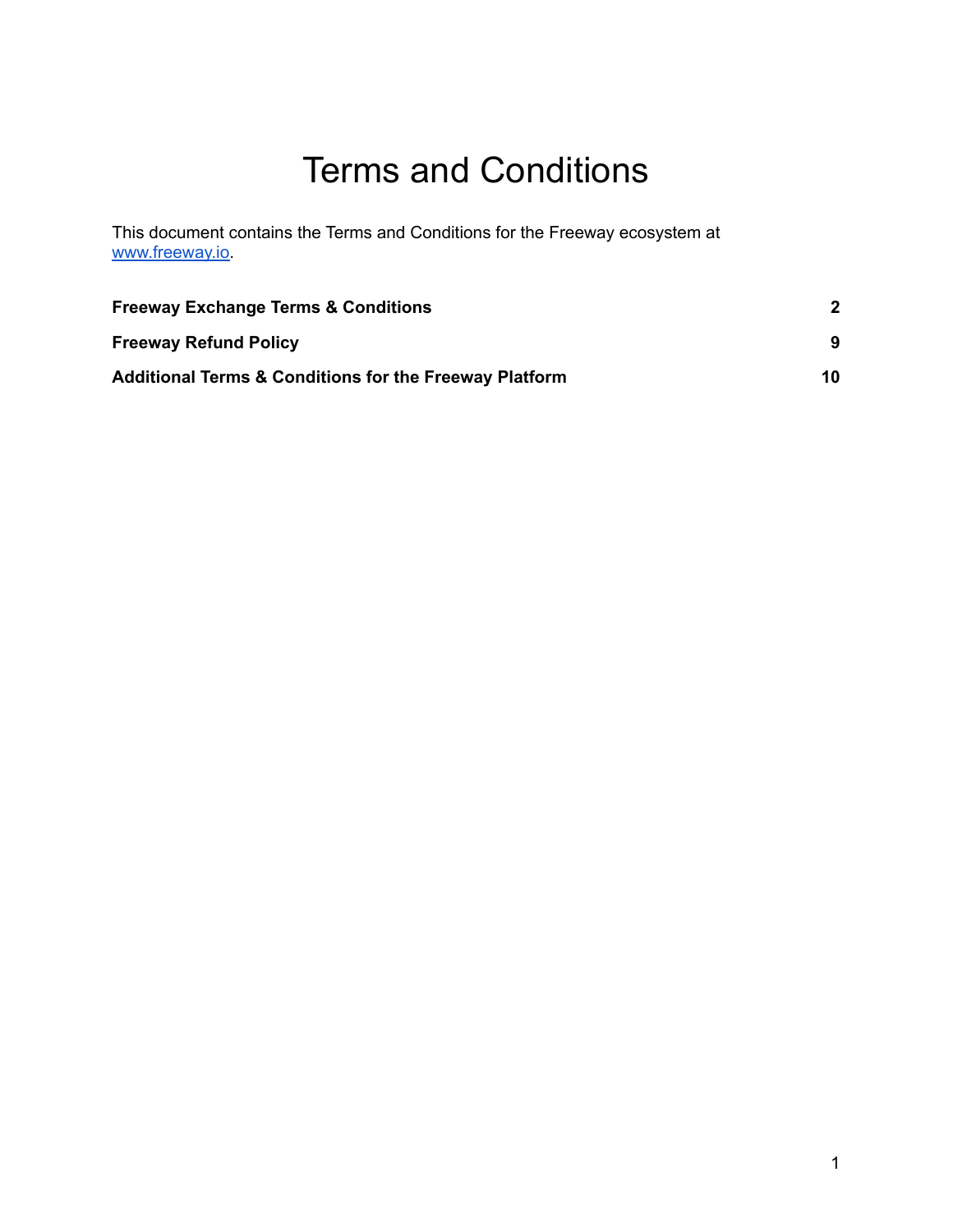## Freeway Exchange Terms & Conditions

<span id="page-1-0"></span>This AGREEMENT is made between You ('**You**') as an individual, corporate entity, or other You and Freeway Exchange OU, with registration number 16059298, VASP license number FVT000385 and registered office at Pärnu mnt 139c / 2, Downtown district, Tallinn, Harju county, 11317, Estonia ('**Freeway Exchange**', '**we**', "**our**', '**us**'), which provides the virtual currency exchange services at [www.Freeway.io](http://www.freeway.io).

## **Scope**

These Terms and Conditions govern your use of the Freeway Platform including when you buy or sell virtual currencies, Tokens or digital assets.

Unless otherwise stated herein, these Terms govern your relationship with Freeway Exchange.

To the extent of any conflict with these Terms and Conditions, Policies on the website at www.freeway.io shall govern the provision or receipt of our services.

These Terms replace any other prior arrangement that you or your affiliates may have had with Freeway Exchange. These Terms and Conditions may be updated without notice to you and you warrant that you will monitor these terms prior to your interaction with us.

## **Acceptance**

By clicking 'Accept' visiting the website, using the services, or engaging with us in any way with the aim of receiving services, you are deemed to have accepted these Terms and Conditions.

If you do not agree with any part of these Terms and Conditions you should not click 'accept' when promoted and / or immediately discontinue your use of the Freeway Platform Services.

Electronic signature laws apply to your use of these terms. You are hereby deemed to have accepted pursuant to any electronic signature laws of Estonia and/or where you are based.

You may not negotiate, renegotiate, or only accept part of these Terms. Acceptance is deemed as a whole and this does not amount to an invitation to treat, or opportunity to provide a tender or bid for use of our services.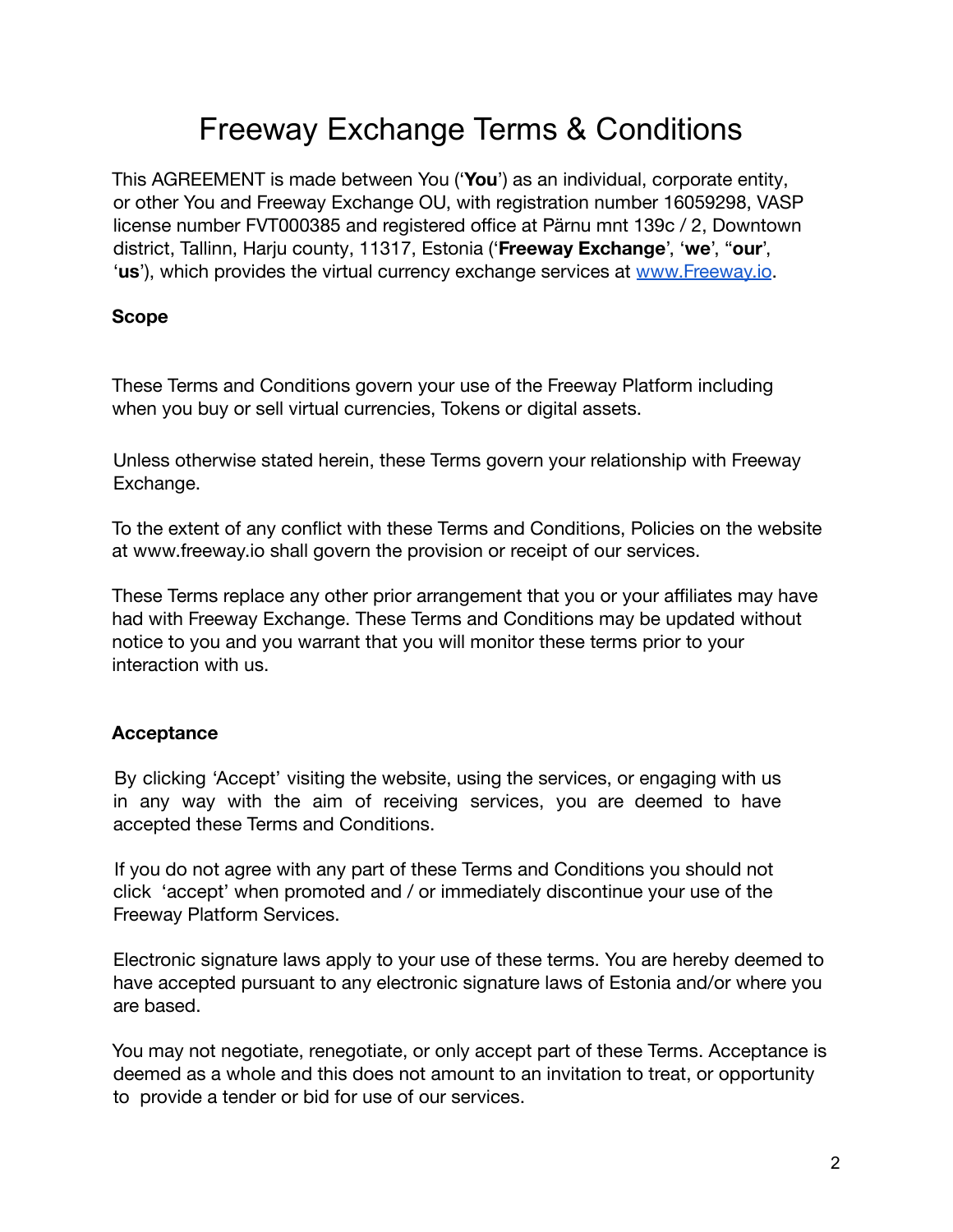You agree that you are a resident of the European Economic Area, over the age of 18 and have the relevant mental capacity to accept these terms. If You are not a resident of the European Economic Area, You are under the age of 18 or suffer from any condition which may impact or has the ability to impact your functions, You should not interact with our services. By accepting these terms you are providing an undertaking that both these facts are true.

You agree that, without notice to you, these Terms can be amended from time to time by us. Any amendments will be deemed accepted by You through your continued use of the Platform and You are advised to check the terms from time to time.

We reserve the right to amend or vary these terms for any reason including, but not limited to, business need or change in legal status of services provided on the Platform. You may not amend or vary these Terms except as mutually agreed in writing.

## **Account**

You must first open an Account at [www.Freeway.io](http://www.freeway.io) (the '**Platform**') and agree to share your KYC and account information with Freeway Exchange before You can use our services and satisfy this condition of this Agreement. You may close Your Accounts at any time pursuant to the terms and conditions of Your Account.

You will promptly notify The Company of any changes to any information that would cause the information provided upon your Account's creation to no longer be current, complete or accurate.

You also expressly agree that no Account will be created until such time as you have successfully confirmed your identity and satisfied The Company that you are who you claim to be during registration. This includes all personal and contact information such as email address and contact number.

You agree that you exclusively will access and use your Account, and may not transfer the right of its use or disclose any log-in credentials to a third party without our written consent. You agree to take full responsibility for any activity that occurs through the use of your account, and cannot transfer this obligation to any third party. You agree to notify The Company in the event that you discover or suspect any security breaches or vulnerabilities related to the Site, Services or Wallet.

You are responsible for your own account, You are not to share passwords or identifying information with any other party.

No accounts are to be created by Agents acting on behalf of another party. You may only have one account.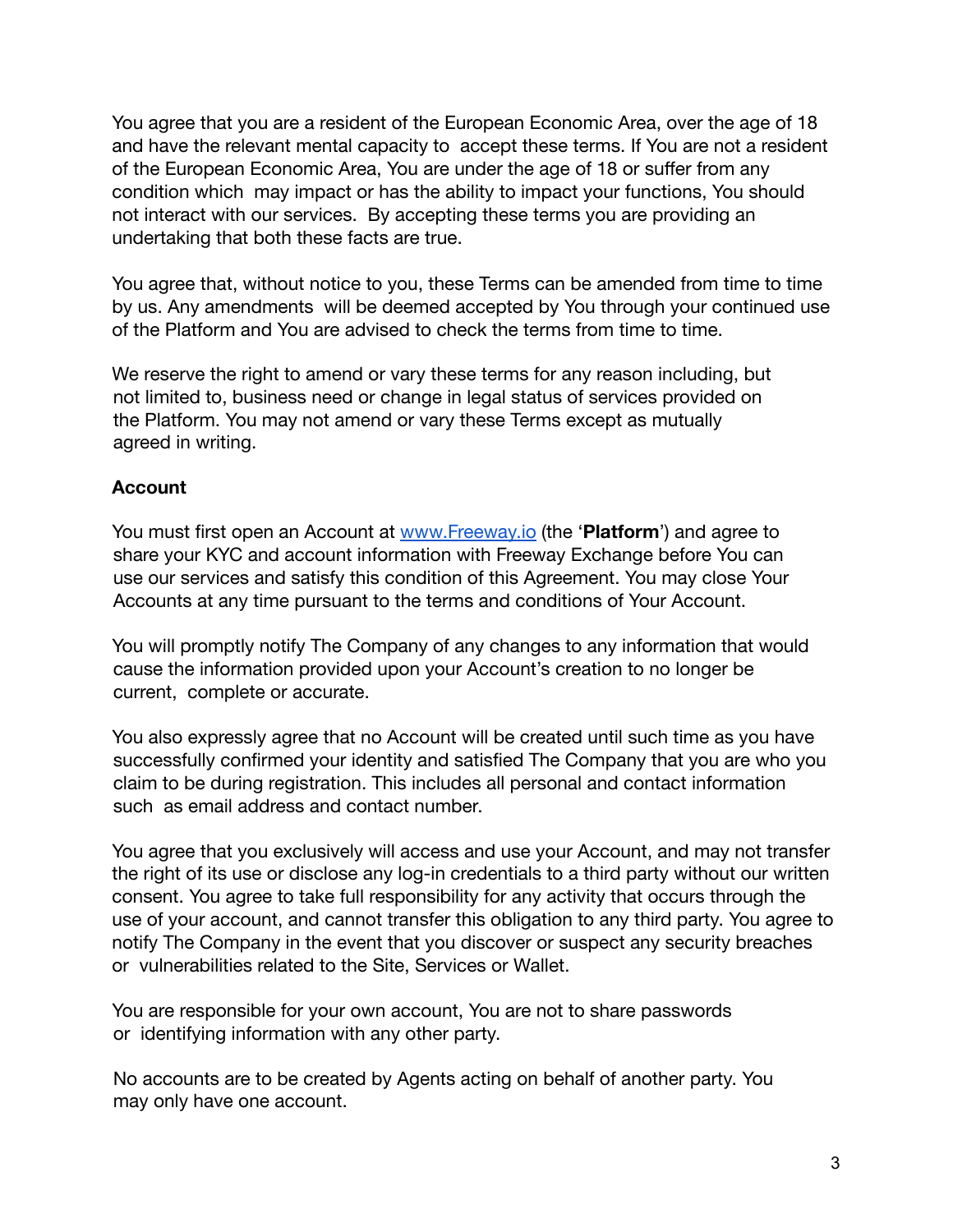### **Opening and Completing a Transaction**

You shall be able to complete a transaction through the Platform. You acknowledge and agree that Freeway Exchange may, in its sole discretion, add, remove or suspend from the Platform, any virtual currency or Token from time to time.

In order to perform a transaction on the Platform, you must either offer to Buy or a Sell, at the price quoted on the Platform at the time of such transaction by taking the steps outlined on the Platform. The prices quoted on the Platform are set by us as a "market maker".

Placing an offer to buy or sell does not guarantee that a transaction will be entered into under the exact same terms that exist when the offer is made. Freeway Exchange reserves the right to amend the terms of sale or purchase at its discretion.

You agree that your offer to transact, if accepted by Freeway Exchange may not be capable of prompt execution should the market price fluctuate drastically from the time of Your offer to the time that Freeway Exchange executes the transaction. You further agree that Freeway Exchange will use its best efforts to complete accepted transactions promptly on a best effort basis and with as little delay as possible.

Transactions on the Platform are carried out as quickly as possible, but up to three (3) business days upon receipt of the request. Please note, however, that requests may be subject to additional processing time depending on the procedures of the third party remitters, the banking institutions and the jurisdictions in question. Transactions may be subject to further delays if a security review is undertaken by third party providers or by us. Following receipt of a transaction offer, if accepted by us, the transaction is processed and your account balance updated. Freeway Exchange accepts no liability for delays.

#### **Nominated Wallet or Account**

In the event that Freeway Exchange accepts your offer to exchange, then we will send requested funds / tokens to the account or wallet address nominated by you in accordance with your request on the Platform. If you nominate a bank account the account must have the same identity details as you provided during your KYC verification.

## **General Rules**

You acknowledge and agree that each transaction conducted on the Platform is comprised of first, an offer by You to us to complete a transaction at a certain price quoted on the Platform, and secondly, our subsequent acceptance of your offer. A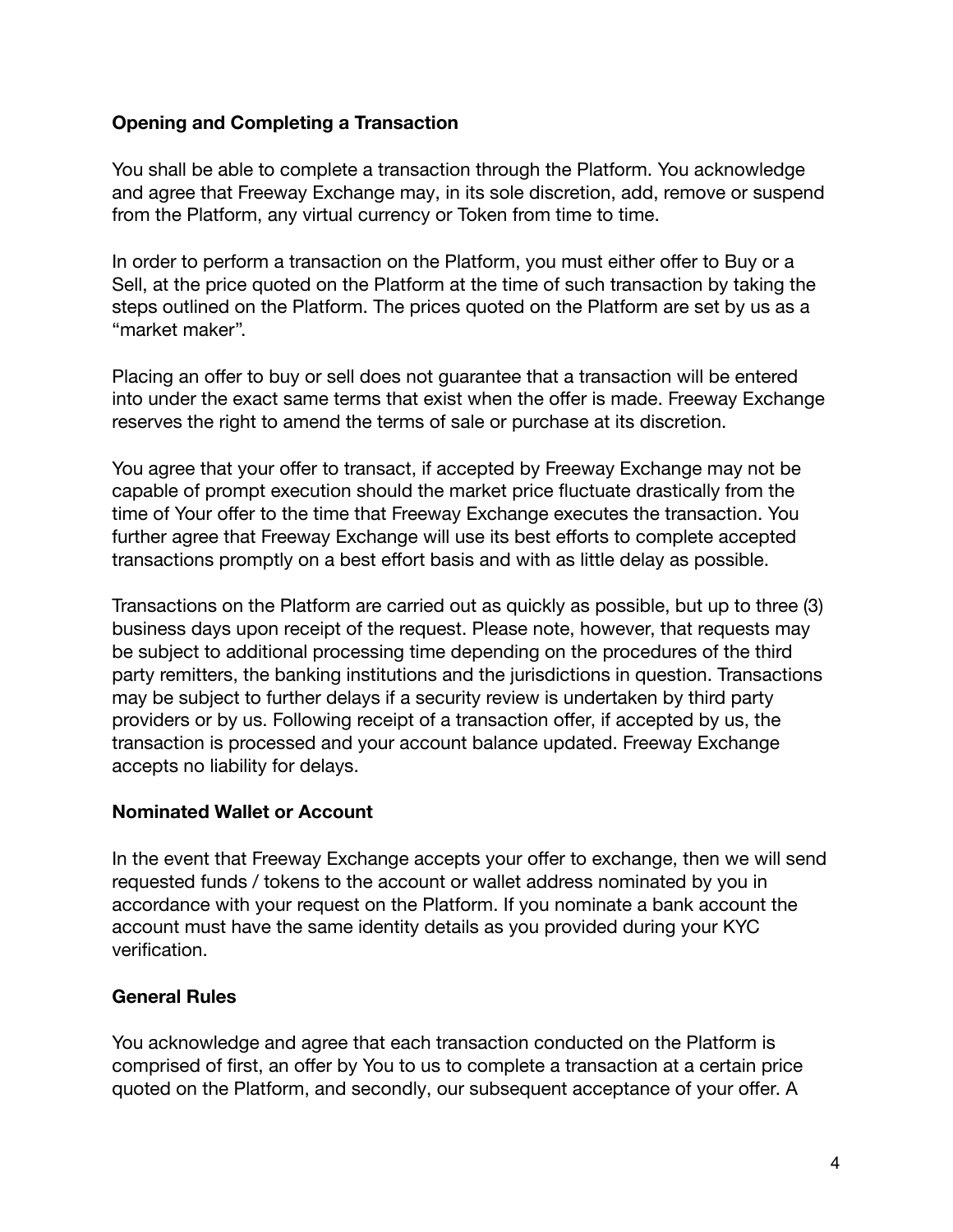Transaction will be deemed to have been completed only when your offer has been received and accepted by us. Our acceptance of an offer will be evidenced by our confirmation of its terms to You and its completion visually on the Platform.

We will be under no obligation to, but may in our absolute discretion, provide quotes for, or accept, execute or cancel, all or any part of a transaction that you have requested through the Platform without giving any reason. You may request to cancel or amend a transaction at any time prior to our completing such a transaction. We shall be entitled, but not obliged, to accept such a request in our sole discretion.

Any Financial Data, prices, or other information available to you on the Platform or the or offered by us in any other form or by any other means whatsoever ("Content"), is provided as general market commentary and does not constitute investment advice. Such Content is subject to change at any time without notice. Whilst we do take reasonable measures to ensure the accuracy of such information, we will not accept liability for any loss or damage, including without limitation, any loss of profit, which may arise directly or indirectly from use of or reliance on such information.

We reserve the right to void from the outset any transaction containing or based on any Manifest Error. In the absence of our fraud or willful default, we will not be liable to you for any loss, cost, claim, demand or expense following any Manifest Error.

You acknowledge that all prices quoted on the Trading Platform are indicative only of actual trading prices.

You shall be liable for any and all taxes, fees and assessments with respect to any Transaction you complete on the Trading Platform. It is your obligation alone to calculate and pay all taxes applicable to you in your country of residence, or otherwise arising as a result of your trading activity from the use of the Trading Platform

## **Charge-backs and set-off**

We reserve the right to seek reimbursement from you, if we receive a charge-back from any credit card issuer or with respect to any other payment method, for any reason. We further reserve the right to seek reimbursement from you in relation to account errors, mistakes or in the event that you improperly benefit in breach of these terms and conditions as judged by us. We are entitled to obtain such reimbursement by offsetting from your Tokens held, staked or deposited in the Platform or with our partners, deducting amounts from future payments owed to you, charging your credit card or obtaining reimbursement from you by any other lawful means.

#### Fees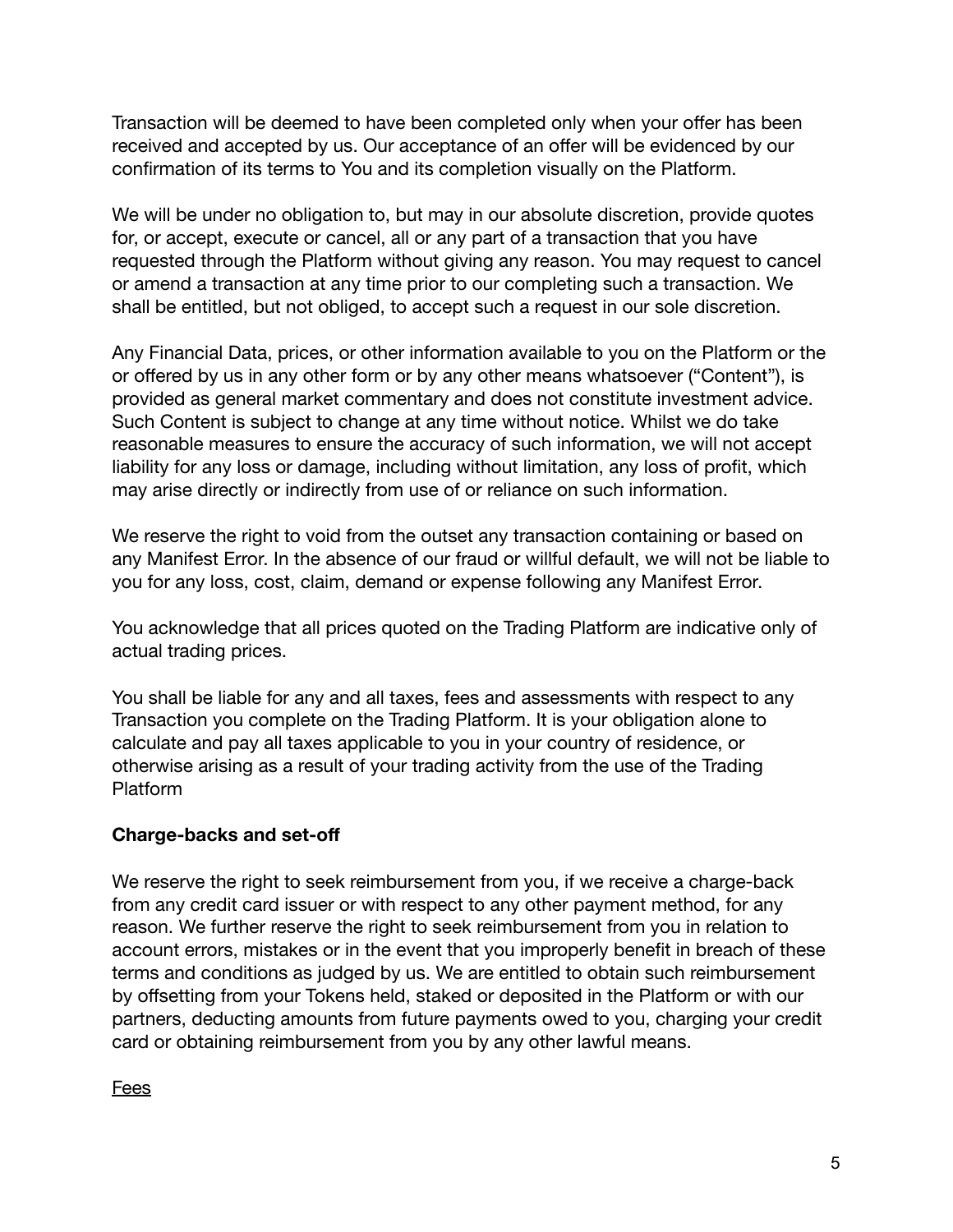You may be charged a transaction fee as shown prior to the completion of your transaction. Fees may by changed and updated at any time without prior notice.

## **Data Sharing & Retention - Your Consent**

You agree and consent to us processing and sharing your personal and transaction data with Third Country entities including AuBit International, with its registered office at 3rd Floor, Genesis Building, Genesis Close, George Town, Grand Cayman, KY1-1106, Cayman Islands, Cayman Islands for the following purposes:

- To perform KYC and AML verifications / monitoring; and thereafter
- To update your account, respond to or execute Your offers or requests made on the Platform

We do not sell your data or personal information. We do not store payment card information. You may withdraw your consent at any time; however note that the sharing of this information is necessary for the proper operation of the Platform and our provision of services to you and we may be required to maintain and share this information as required by law.

To withdraw your consent you may contact our compliance department by email: [legal@freeway.io](mailto:legal@freeway.io)

As required by law, we will retain any personal and transaction data received from Your interaction with the Platform and Our services. We will not release this information to third parties except as required to provide you our services and except if required by law.

## **Indemnification**

In the event that You breach this Agreement, You agree to indemnify, exculpate and hold Freeway Exchange, its representatives, affiliates, employees and service providers harmless from any claim or demand permissible by law arising out of or related to the use of these Services and Your breach of these Terms or violation of any law, rule, or rights of a third party. You agree to pay for any legal fees or other costs incurred by Freeway Exchange or any other indemnified parties as a result of Your actions.

You hereby indemnify and hold harmless Freeway Exchange and its partners, associates, officers, directors and employees from any damages or losses incurred by You as a result of your interactions with the Platform and related services.

## **Disclaimer of Warrants and Guarantees**

We do not guarantee any level of performance or the continued, uninterrupted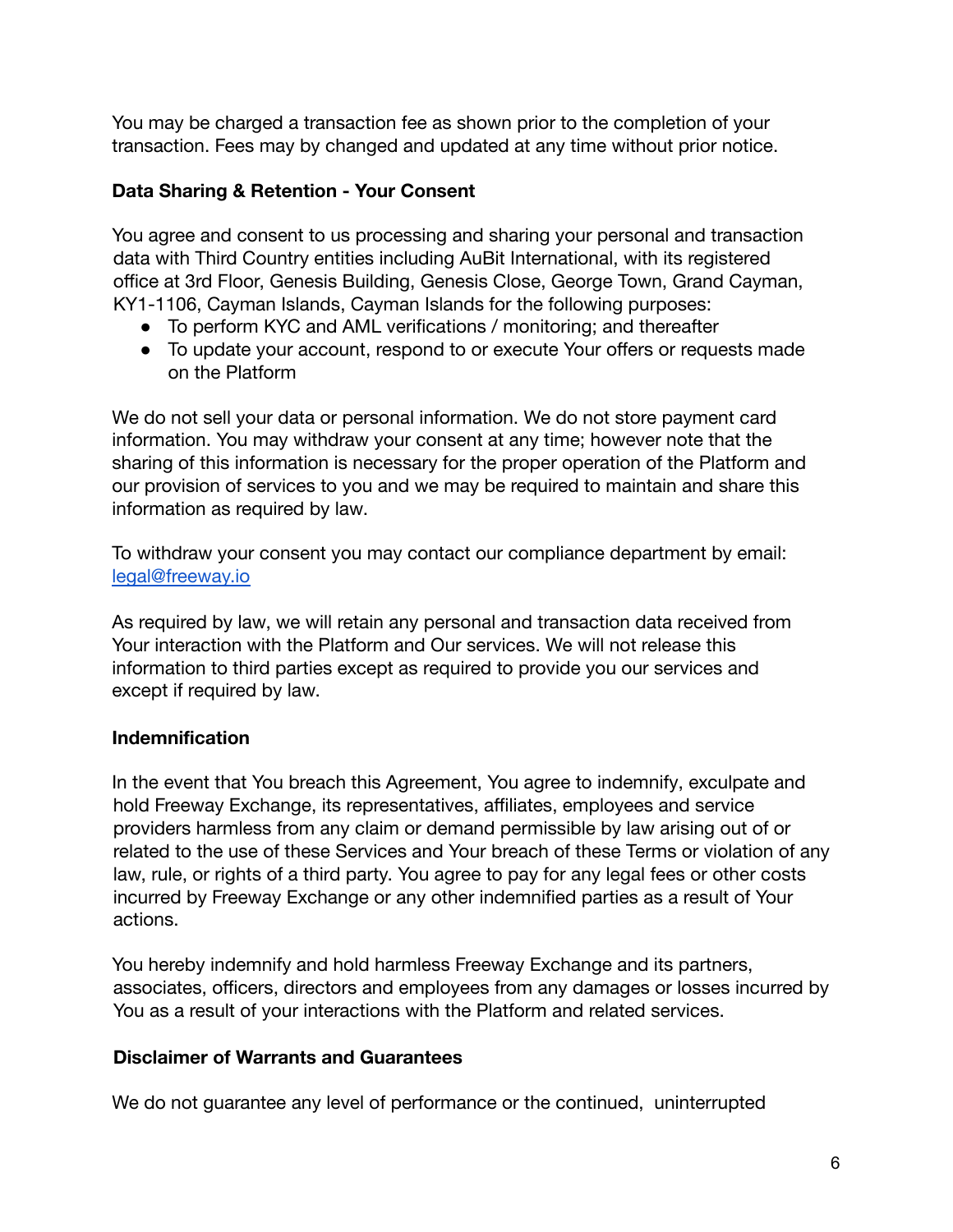availability of our services. We do not guarantee the accuracy of any information provided on the website or Platform. We hereby disclaim all warrants and guarantees not expressly made in these terms and conditions.

## **Dispute Resolution**

Except to the extent that this Section is inconsistent with the requirements of any legislative or regulatory regime, the dispute resolution process set out in this section shall apply.

The parties should use all their reasonable endeavours to resolve any dispute arising in connection with this Agreement. If the parties fail to resolve a dispute within 5 business days of one party giving notice to the other of the dispute, either party may, by giving notice to the other, refer the dispute to the parties' Senior Officers (where you are an individual no such referral is applicable) who, each party must ensure, must cooperate in good faith to resolve the dispute as amicably as possible within 10 days of the dispute being referred to them.

If the Senior Officers (or an individual and our Senior Officer) fail to resolve the dispute within 10 days of the dispute being referred to them, the parties may, at the written request of either party and within 10 days of receipt of the request, refer the dispute to a registered mediation service. The costs of the mediator shall be met equally by the parties.

Nothing in the above is intended to preclude or restrict consumer rights or the right of either party to this Agreement to commence legal action.

## **Jurisdiction**

Freeway Exchange, as the contractual counterparty to you, is subject to the laws and courts of Estonia.

These terms and the relationship between You and Freeway Exchange shall be governed by the laws of Estonia and the courts of Estonia have jurisdiction over these terms and the relationship.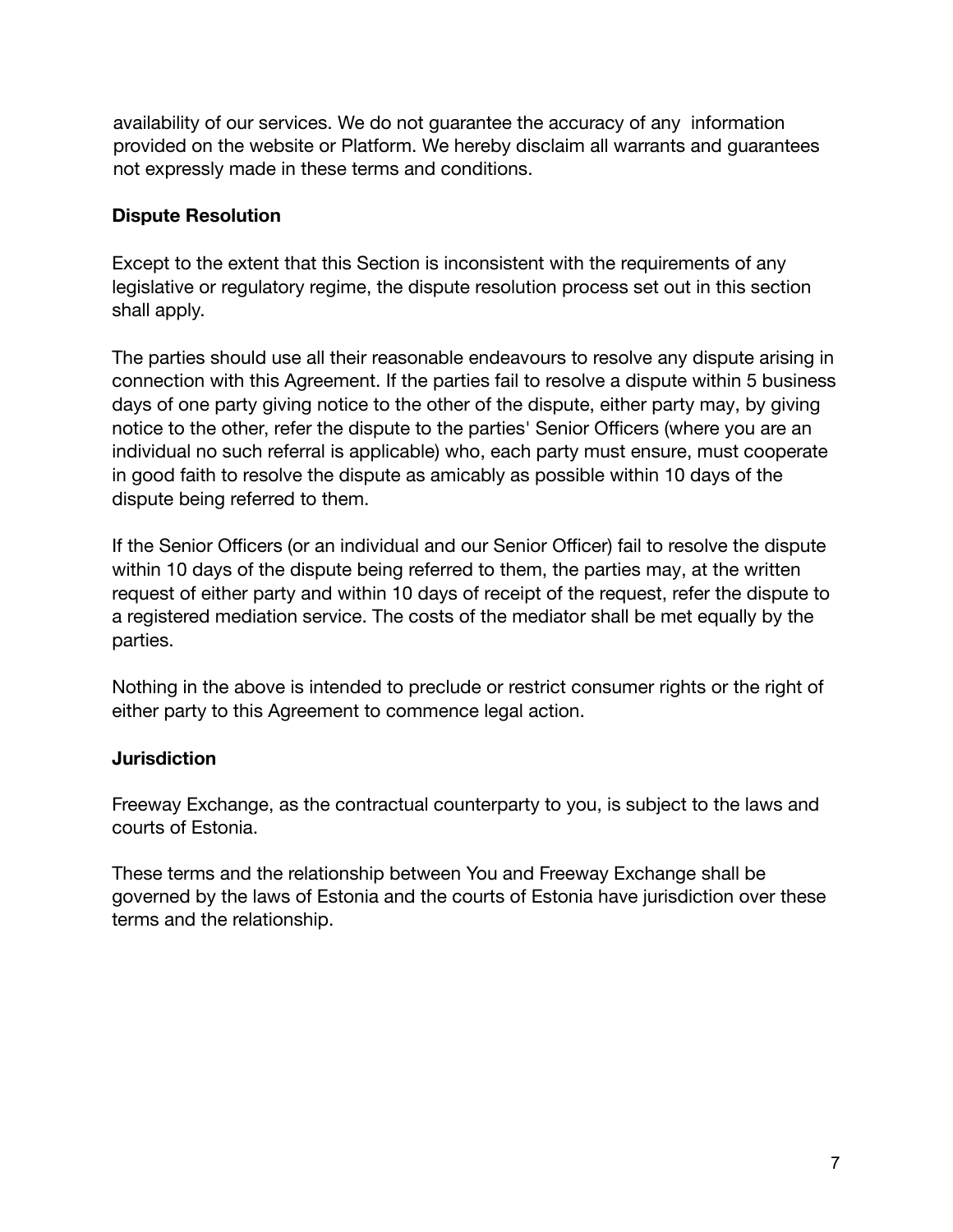## Freeway Refund Policy

<span id="page-7-0"></span>This Policy governs the conditions and circumstances in which Freeway Exchange OU or any of its affiliates and partners ("**Freeway**") may provide refunds to their users who hold accounts with and have completed transactions using the Platform offered at web address [www.Freeway.io.](http://www.freeway.io)

#### **Refunds**

Freeway is under no obligation to provide refunds whatsoever and as such **all sales and transactions are final.**

#### **Sole Discretion**

In the event that a transaction contained, in the opinion of Freeway, a manifest error before, during or after the completion of a transaction, Freeway **may** at its sole discretion correct the error by amending details including, but not limited to the amount, pricing, type, denomination or description of the transaction. In the event that Freeway determines at its sole discretion that any amount should be refunded to an account holder, then Freeway will initiate a refund transaction to the same card or wallet address from which the transaction was originally paid.

#### **Disputes**

Any disputes will be resolved pursuant to the dispute resolution clauses in the relevant T&Cs listed on the website at [www.freeway.io](http://www.freeway.io).

This Policy may be updated by Freeway from time to time without notice and should be reviewed prior to making any transactions.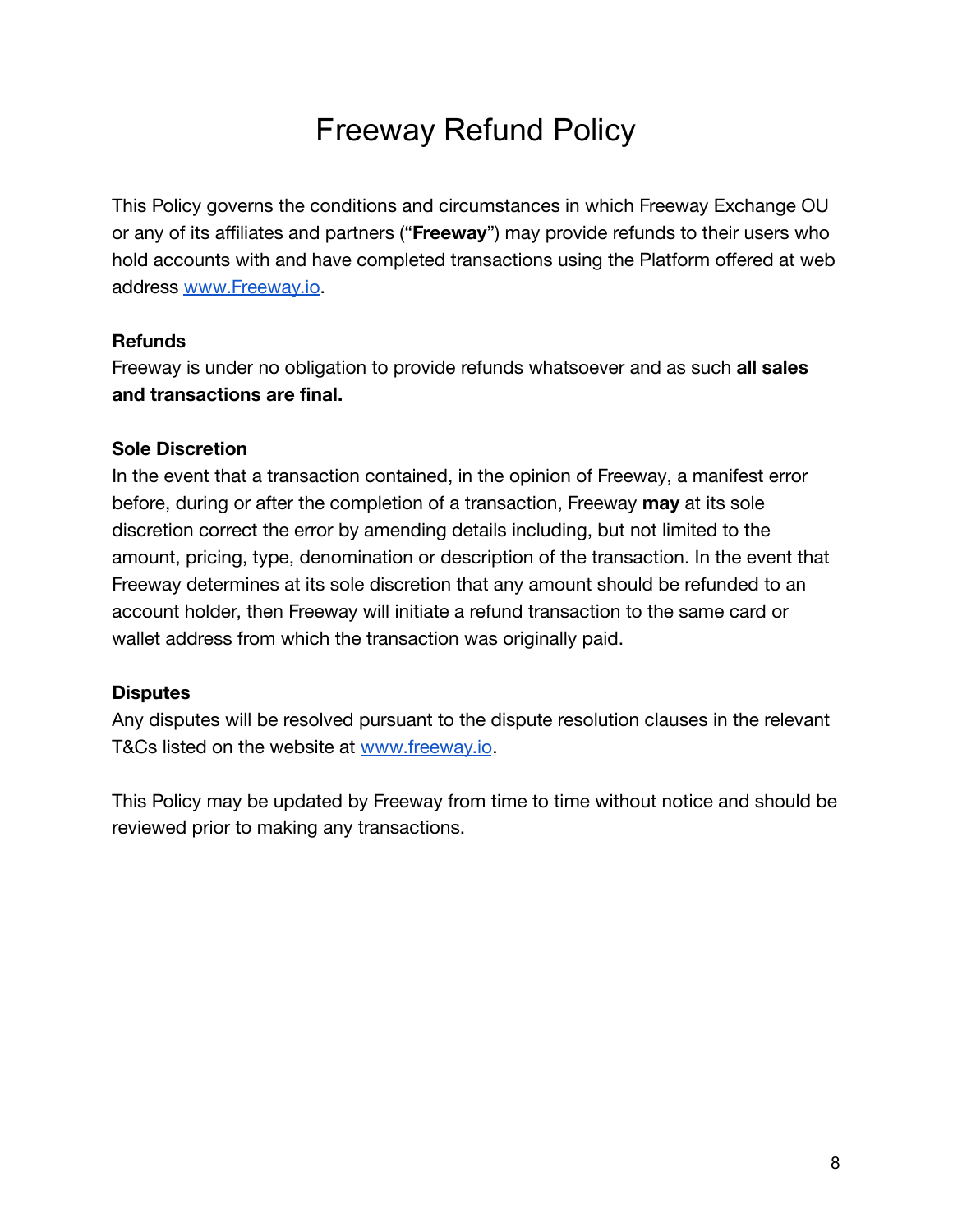## <span id="page-8-0"></span>Additional Terms & Conditions for the Freeway Platform

This AGREEMENT is made between You ('**You**', '**Customer**') as an individual, corporate entity, or other You and Freeway Exchange OÜ with registration number 16059298 and VASP license number FVT000385 (the '**Company**' '**we**', "**our**', '**us**') which provides the Supercharger and Freeway Token Staking technology services hosted at [www.freeway.io](http://www.freeway.io).

PLEASE READ THESE TERMS OF USE FULLY. NOTE THAT SECTIONS OF THESE TERMS AND EXHIBITS CONTAIN CLAUSES WHICH LIMIT YOUR LEGAL REMEDIES AND CLASS ACTION WAIVER, WHICH, IF APPLICABLE TO YOU, AFFECT YOUR LEGAL RIGHTS.

THESE TERMS GENERALLY GOVERN THE RELATIONSHIP BETWEEN YOU AND THE COMPANY.

## **Definitions**

You, Your, Customer - Means you as a person. It also refers to any corporate entity, body, group, partnership or other organization that you represent.

Freeway Platform or Platform - Means the BETA or Lite version of the Freeway Platform as provided by The Company. Including any updates, ancillary services, applications, or other digital services provided using Freeway.

The Company - Means Freeway Exchange OÜ

Services - Means any function, service subscription, reward, benefit, membership, or any method by which you can interact with the Freeway Platform.

Website - Means any domain which directs, re-directs, or otherwise allows you to access the Freeway Platform provided that it is owned and administered by us.

Account - Means Your Account as set up under license by The Company.

## **Scope**

These terms and conditions apply to you in the event that you chose to engage with Freeway Platform's Supercharger or Freeway Token Staking simulations.

Unless otherwise stated herein, these Terms govern your use of the Freeway Platform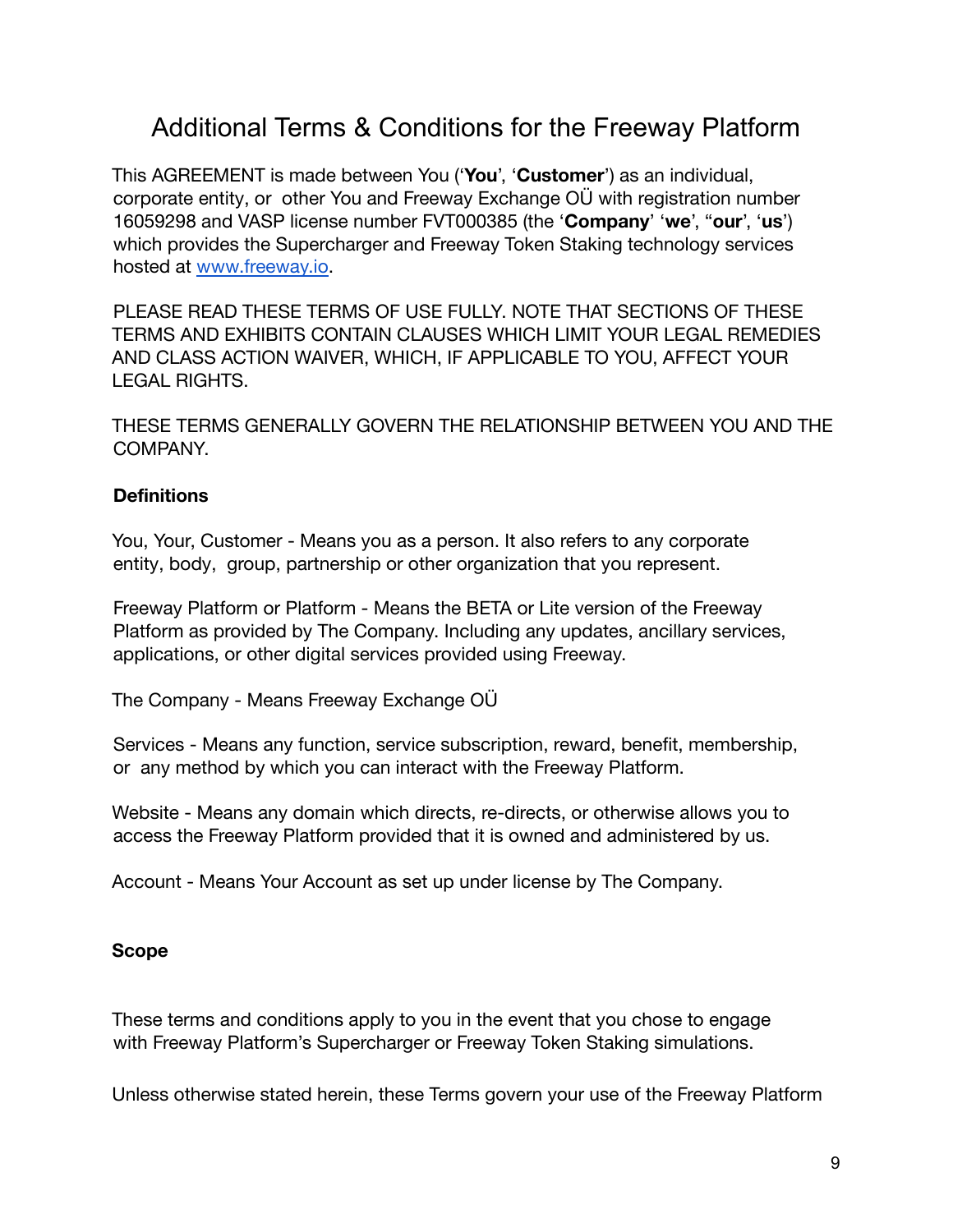in BETA mode.

To the extent of any conflict with these Terms and Policies, the Policies shall control with respect to any issues relating to the use of The Platform and in connection with providing or receiving Services.

These Terms replace any other prior arrangement that you or your affiliates may have had with The Company. All Platform use is conducted by this and under this Agreement.

#### **Acceptance**

By clicking 'Accept' visiting the website, using the services, or engaging with The Company in any way with the aim of receiving services, you are deemed to have accepted these Terms and conditions.

If you do not agree with any part of these Terms and Conditions you should not click 'accept' when promoted and immediately discontinue your use of the Freeway Platform Services.

Electronic signature laws apply to your use of these terms. You are hereby deemed to have accepted pursuant to any electronic signature laws of Estonia and/or where you are based.

You may not negotiate, renegotiate, or only accept part of these terms. Acceptance is deemed as a whole and this does not amount to an invitation to treat, or opportunity to provide a tender or bid for use of the Services or Platform.

You agree that you are over the age of 18 and have the relevant mental capacity to accept these terms. If You are under the age of 18 or suffer from any condition which may impact or has the ability to impact your functions, you should not use the Platform. In accepting these terms you are providing an undertaking that both these facts are true.

You further hereby warrant that:

(a) All the information submitted by You to The Company is true, complete, valid and non-misleading;

(b) **You are not a citizen, tax resident or green card holder of the United States of America**, **or any other restricted or banned country and that the use of The Platform in your country is legal and not considered a security;**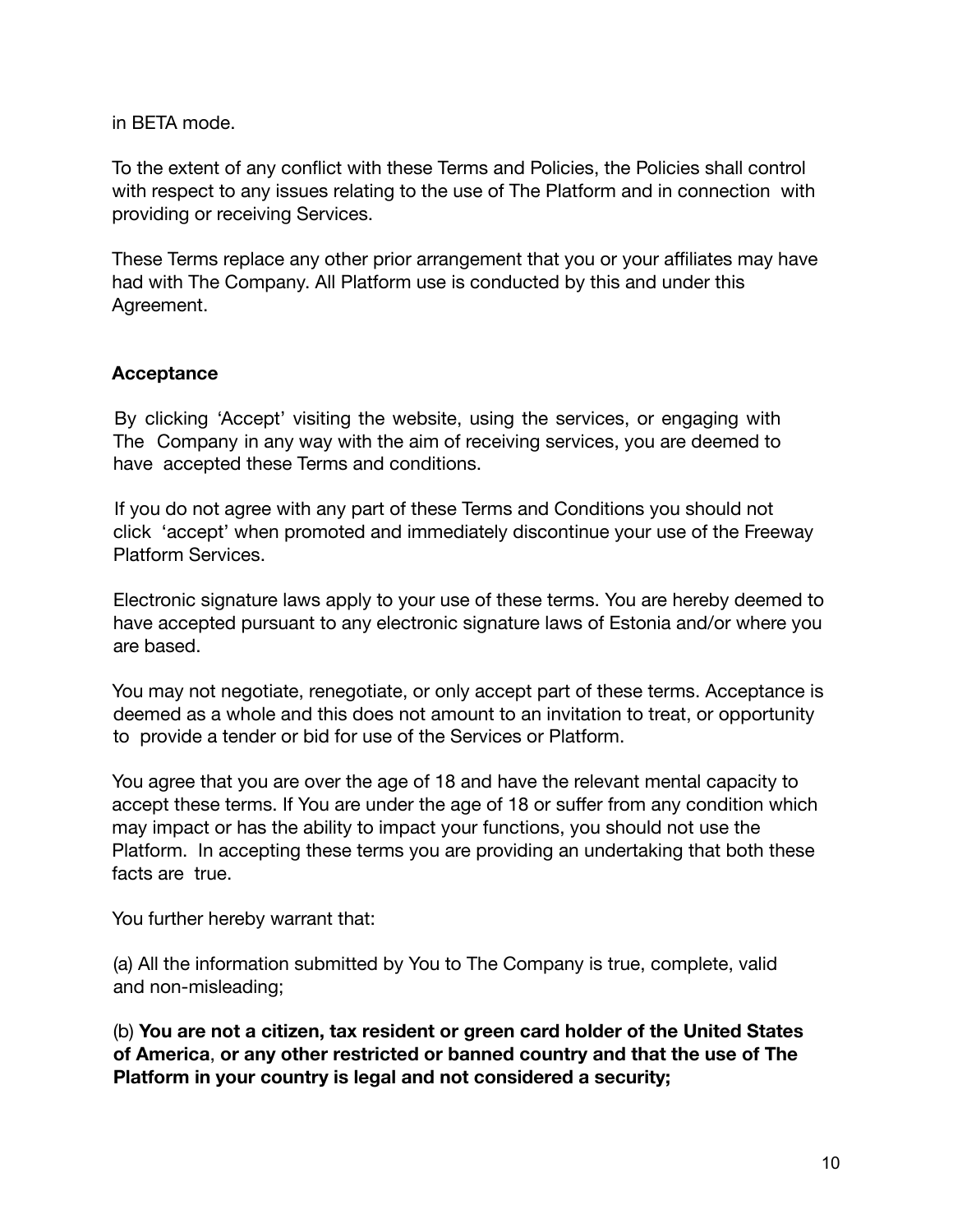(c) You are of sufficient age to participate in the use of the Platform and are a natural person with full civil capacity of conduct under the laws of the jurisdiction where Your are domiciled or maintain citizenship;

(d) You are an expert, technician and/or professional in the fields of blockchain, distributed ledger technology and crypto-Token, cryptocurrency and financial market and fully aware of the risks associated with the development and use of the Platform including (Wallet) and Ecosystem;

(e) Your use of the Platform is voluntary and based on Your own independent judgment without being coerced, solicited or misled by anyone else;

(f) You are permitted by the laws of each jurisdiction to participate and use The Platform including you are legally permitted to acquire, receive and hold cryptographic Tokens;

(g) No consent, approval, order or authorization of, or registration, qualification, designation, declaration or filing with, any governmental authority is required on Your part in connection with the participation in the use of Cryptocurrencies or use of The Platform;

(h) You are experienced in and capable of maintaining and safekeeping the Cryptographic Tokens, Bitcoin, Polkadot or any other wallet/token private key(s);

(i) Your use of the Platform and acquisition of any Cryptographic asset is lawfully acquired through mining and/or trading to make payment to or from the Platform and that it is not being used or come from any any money-laundering, terrorism financing or other illicit purpose;

(j) Your use of the Platform from The Company primarily is to engage with The Company Ecosystem without expectation of any profit or financial yield and does not contemplate to use the Platform for any financial, speculative, illegal or unethical purpose, including for the aim of financial gain such as investment, and

(k) (Except having specifically communicated to and been permitted by The Company in advance) You are using the Platform for your own benefit and are not acting as a nominee or agent for or on behalf of any third party.

All the above representations and warranties made by You shall be true, complete, accurate and non-misleading on and from the date of that You are making a payment hereunder or setting up an account. The Company reserves the right to reject and invalidate the payment by, and withhold the relevant Tokens from, You if it is believed you have made a false representation in the sole judgment of The Company.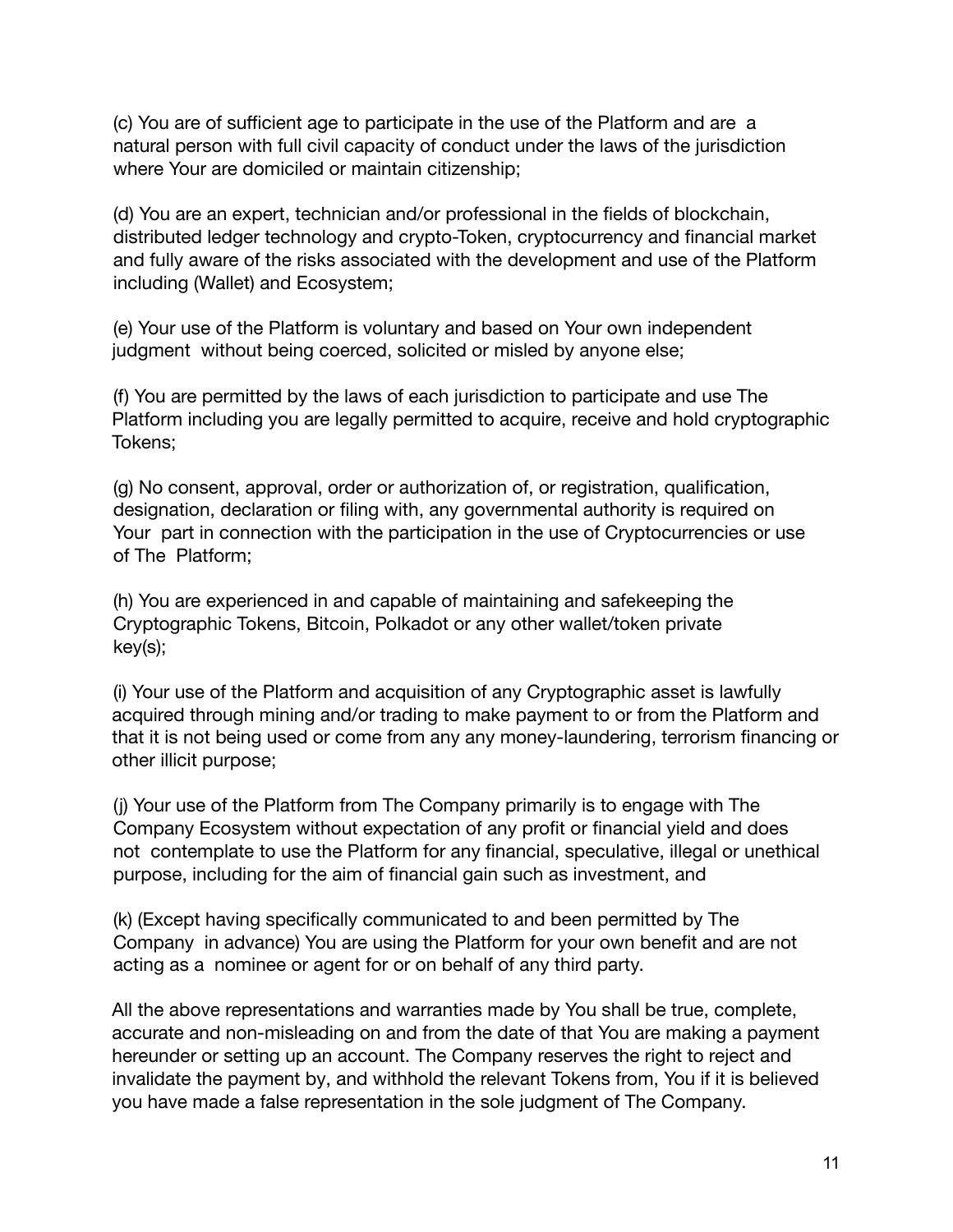### **Nature of the Platform**

The Platform is currently in BETA mode. This means that services, elements, and Your experience may change from the model and over time now.

The nature of BETA mode means that the Platform may be down for a limited or extended period of time intermittently due to maintenance and upgrades.

### **Amendment and Variation**

These Terms can be amended from time to time by The Company. Any amendments will be deemed accepted by you through your continued use of the Platform and you are advised to check the terms from time to time.

The Company reserves the right to Amend or Vary these terms for any reason including, but not limited to, business need or change in legal status of services provided on the Platform.

The Company reserves the right, at its sole discretion, to change, modify, add, or remove portions of the Terms at any time by posting the amended Terms on the The Company website. You will be deemed to have accepted these terms and such changes by engaging with our website, or undertaking any action for or with the Platform.

These Terms may not be otherwise amended by You except in a signed writing executed by both You and The Company. For purposes of this agreement, "writing" does not include an e-mail message and a signature does not include an electronic signature. If at any point you do not agree to any portion of the then-current version of the Terms, you should not continue to use the Platform, the Website or engage with any Social Media as operated by The Company.

#### **Taxes**

The purchase price that you pay for any services on the Platform is exclusive of all applicable taxes. You are responsible for determining what, if any, taxes apply to your use of the Platform, including, for example, sales, use, value added, and similar taxes. It is also your responsibility to withhold, collect, report and remit the correct taxes to the appropriate tax authorities. The Company is not responsible for withholding, collecting, reporting, or remitting any sales, use, value added, or similar tax arising from your use of the Platform.

#### **Representations and Warranties**

You have sufficient understanding of the functionality, usage, storage, transmission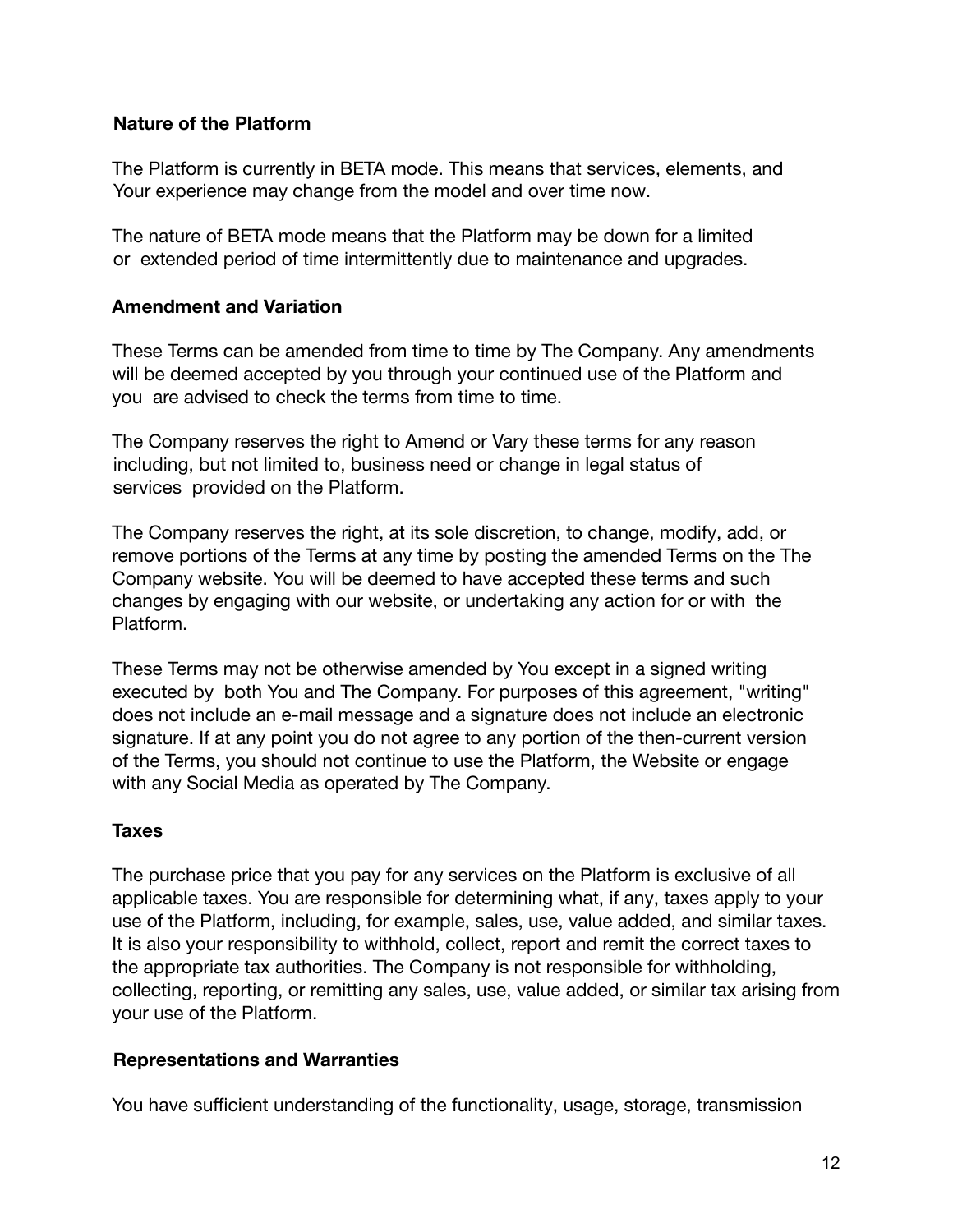mechanisms and other material characteristics of cryptographic Tokens, Token storage mechanisms (such as Tokens /wallets), blockchain technology and blockchain-based software systems to understand these Terms and to appreciate the risks and implications of purchasing the Tokens;

You have obtained sufficient information about the Platform to make an informed decision to sign up and use the Platform for what it is intended for;

You understand that The Company confers only the right use the Services in the Network and confer no other rights of any form with respect to the Network or Company or its corporate affiliates, including, but not limited to, any voting, distribution, redemption, liquidation, proprietary (including all forms of intellectual property), or other financial or legal rights;

You understand that you are not permitted to resell, to any person or party, Platform, rights, or any items, including cryptographic tokens, acquired from The Platform, if doing so breaches any national, domestic, or international financial, securities, or other laws. These include securities, financial, and terrorism laws;

Your purchase of anything from the Platform and your use of The Platform complies with applicable law and regulation in your jurisdiction, including, but not limited to, (i) legal capacity and any other threshold requirements in your jurisdiction for purchasing the Tokens, using Tokens in the Network, and entering into contracts with us, (ii) any foreign exchange or regulatory restrictions applicable to such purchase, and (iii) any governmental or other consents that may need to be obtained;

You will comply with any applicable tax obligations in your jurisdiction arising from your purchase of Tokens and furthermore hold The Company harmless for any taxes incurred through the purchase, sale, holding, or disposal of Tokens and use of the Platform generally.

You are not a resident or domiciliary of The United States of America, or using the Platform from a location in any restricted jurisdiction;

You are not (i) a citizen or resident of a geographic area in which access to or use of the Services is prohibited by applicable law, decree, regulation, treaty, or administrative act, (ii) a citizen or resident of, or located in, a geographic area that is subject to U.S. or other sovereign country sanctions or embargoes, or (iii) an individual, or an individual employed by or associated with an entity, identified on the U.S. Department of Commerce's Denied Persons or Entity List, the U.S. Department of Treasury's Specially Designated Nationals or Blocked Persons Lists, or the U.S. Department of State's Debarred Parties List. You agree that if your country of residence or other circumstances change such that the above representations are no longer accurate, that you will immediately cease using the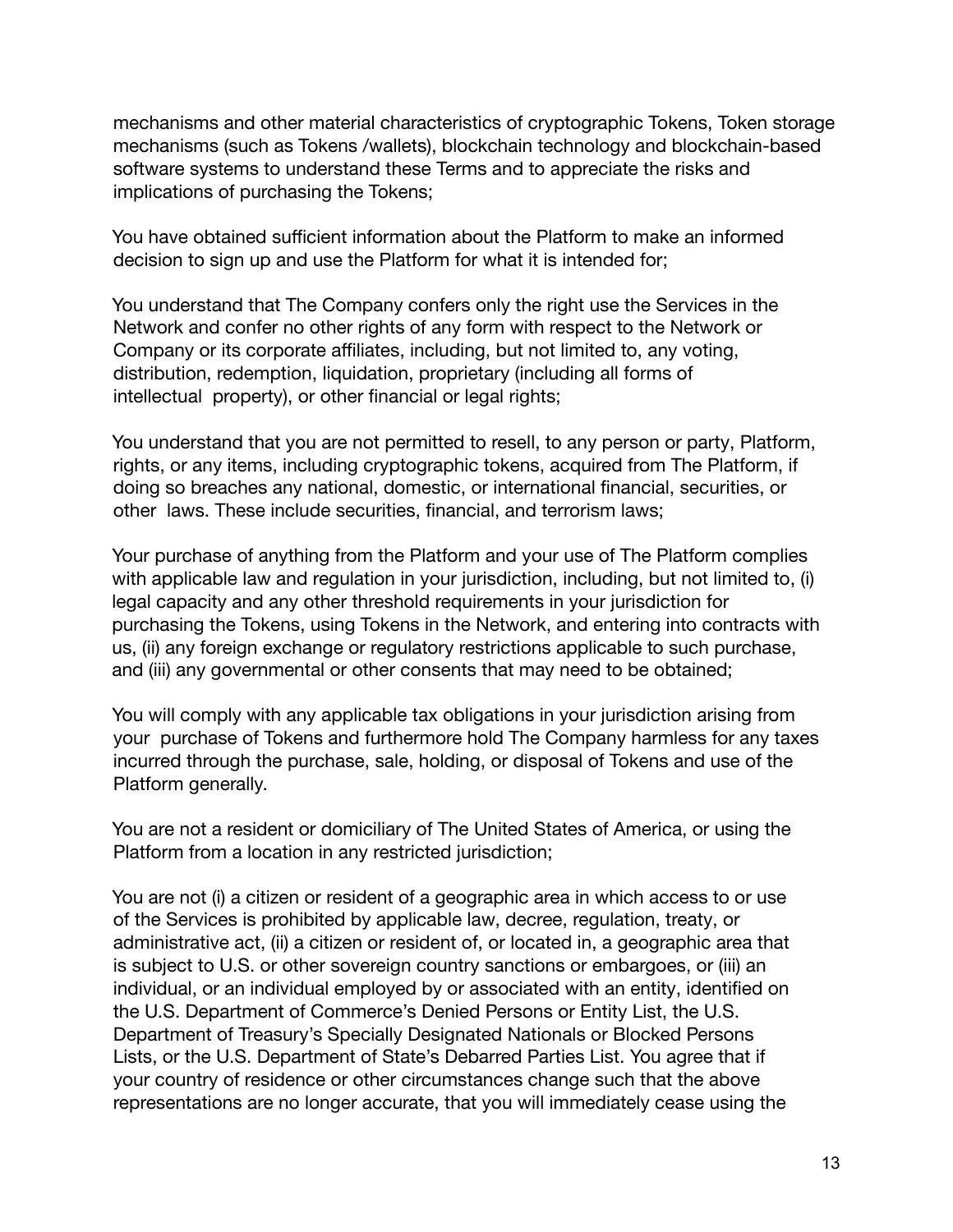Services. If you are registering to use the Services on behalf of a legal entity, you further represent and warrant that (i) such legal entity is duly organized and validly existing under the applicable laws of the jurisdiction of its organization, and (ii) you are duly authorized by such legal entity to act on its behalf.

#### **Indemnification**

- In relation to:
- (i) your responsibilities or obligations under these Terms,
- (ii) your violation of these Terms,
- (iii) your violation of any rights of any other person or entity,
- (iii) your purchase fo use of Tokens or the Platform,

You agree that, to the fullest extent permitted by applicable law, you will indemnify, defend and hold harmless Company and our respective past, present and future employees, officers, directors, contractors, consultants, equity holders, suppliers, vendors, service providers, parent companies, subsidiaries, affiliates, agents, representatives, predecessors, successors and assigns (the "Company Parties") from and against all claims, demands, actions, damages, losses, costs and expenses (including attorneys' fees).

The Company reserves the right to exercise sole control over the defense, at your expense, of any claim subject to indemnification under the applicable sections of the agreement herein. This indemnity is in addition to, and not in lieu of, any other indemnities set forth in a written agreement between you and Company.

## **DISCLAIMERS**

TO THE FULLEST EXTENT PERMITTED BY APPLICABLE LAW AND EXCEPT AS OTHERWISE SPECIFIED IN A WRITING BY US, (A) THE USE OF PLATFORM AND ANY TOKENS ARE SOLD AND OFFERED ON AN "AS IS" AND "AS AVAILABLE" BASIS WITHOUT WARRANTIES OF ANY KIND, TOKENS, INCLUDING, WITHOUT LIMITATION, IMPLIED WARRANTIES OF MERCHANTABILITY, FITNESS FOR A PARTICULAR PURPOSE, TITLE AND NON- INFRINGEMENT; (B) WE DO NOT REPRESENT OR WARRANT THAT THE PLATFORM IS RELIABLE, CURRENT OR ERROR-FREE, MEET YOUR REQUIREMENTS, OR THAT DEFECTS IN THE PLATFORM WILL BE CORRECTED; AND (C) WE CANNOT AND DO NOT REPRESENT OR WARRANT THAT THE USE OF THE PLATFORM OR THE DELIVERY MECHANISM FOR TOKENS ARE FREE OF VIRUSES OR OTHER HARMFUL COMPONENTS.

Some jurisdictions do not allow the exclusion of certain warranties or disclaimer of implied terms in contracts with consumers, so some or all of the exclusions of warranties and disclaimers in this section may not apply to you.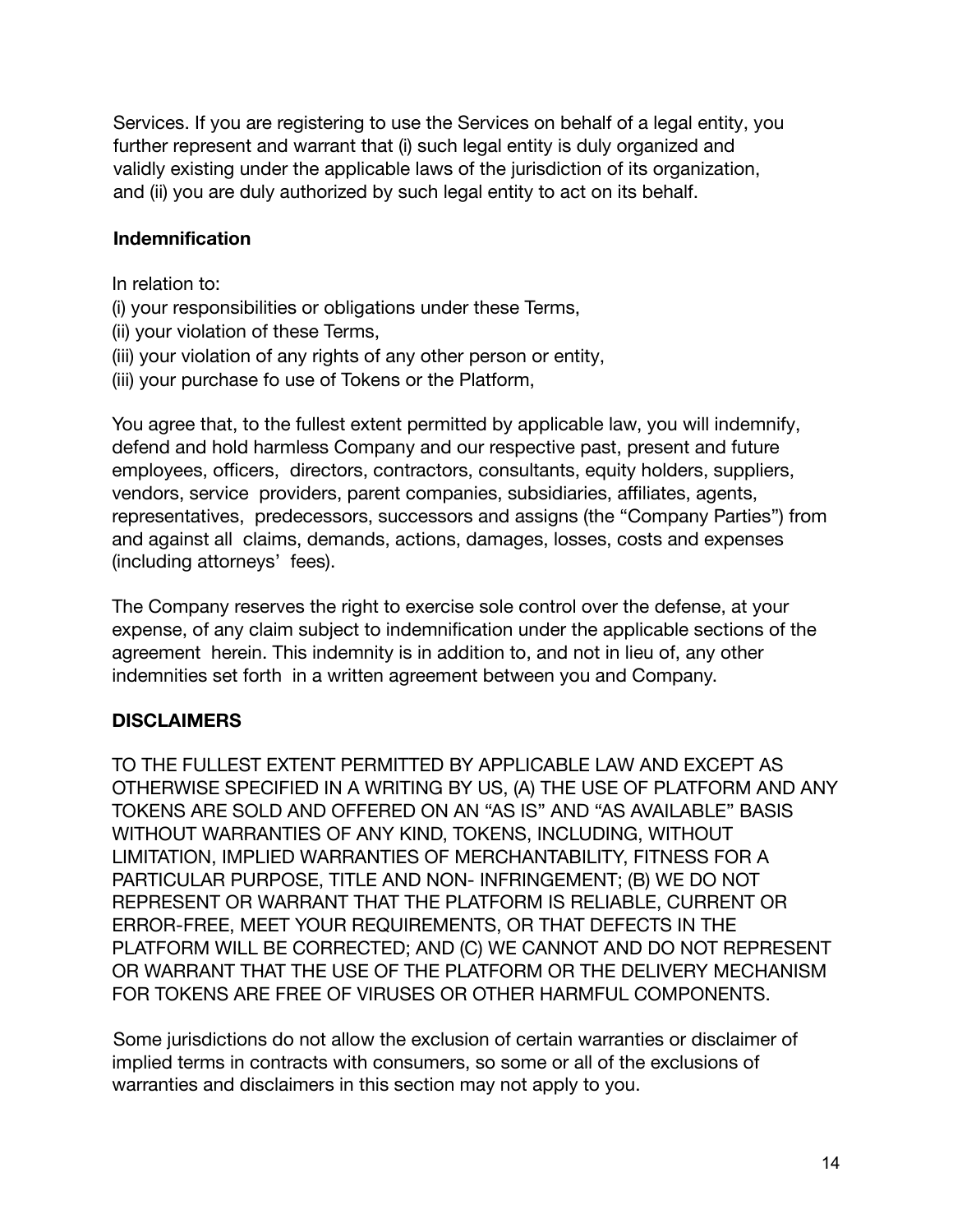YOU HEREBY UNDERSTAND THAT THE PLATFORM IS CURRENTLY IN BETA MODE AND IS NOT IN ITS FINAL STATE.

## **LIMITATION OF LIABILITY**

TO THE FULLEST EXTENT PERMITTED BY APPLICABLE LAW: (I) IN NO EVENT WILL COMPANY OR ANY OF THE COMPANY PARTIES BE LIABLE FOR ANY INDIRECT, SPECIAL, INCIDENTAL, CONSEQUENTIAL, OR EXEMPLARY DAMAGES OF ANY KIND (INCLUDING, BUT NOT LIMITED TO, WHERE RELATED TO LOSS OF REVENUE, INCOME OR PROFITS, LOSS OF USE OR DATA, OR DAMAGES FOR BUSINESS INTERRUPTION) ARISING OUT OF OR IN ANY WAY RELATED TO THE SALE OR USE OF THE Platform OR OTHERWISE RELATED TO THESE TERMS, REGARDLESS OF THE FORM OF ACTION, WHETHER BASED IN CONTRACT, TORT (INCLUDING, BUT NOT LIMITED TO, SIMPLE NEGLIGENCE, WHETHER ACTIVE, PASSIVE OR IMPUTED), OR ANY OTHER LEGAL OR EQUITABLE THEORY (EVEN IF THE PARTY HAS BEEN ADVISED OF THE POSSIBILITY OF SUCH DAMAGES AND REGARDLESS OF WHETHER SUCH DAMAGES WERE FORESEEABLE); AND (II) IN NO EVENT WILL THE AGGREGATE LIABILITY OF Company AND THE Company PARTIES (JOINTLY), WHETHER IN CONTRACT, WARRANTY, TORT (INCLUDING NEGLIGENCE, WHETHER ACTIVE, PASSIVE OR IMPUTED), OR OTHER THEORY, ARISING OUT OF OR RELATING TO THESE TERMS OR THE USE OF OR INABILITY TO USE THE PLATFORM, EXCEED THE AMOUNT YOU PAY TO US FOR THE PLATFORM.

THE LIMITATIONS SET FORTH IN APPLICABLE SECTIONS HEREIN WILL NOT LIMIT OR EXCLUDE LIABILITY FOR THE GROSS NEGLIGENCE, FRAUD OR INTENTIONAL, WILLFUL OR RECKLESS MISCONDUCT OF THE COMPANY.

Some jurisdictions do not allow the limitation or exclusion of liability for incidental or consequential damages. Accordingly, some of the limitations of this section may not apply to you.

In relation to disputes arising between You and 3rd parties or the acts or omissions of 3rd parties, to the fullest extent permitted by applicable law, you release Company and the other Company Parties from responsibility, liability, claims, demands and/or damages (actual and consequential) of every kind and nature, known and unknown (including, but not limited to, claims of negligence). You expressly waive any rights you may have under principles that would otherwise limit the coverage of this release to include only those claims which you may know or suspect to exist in your favor at the time of agreeing to this release.

## **Total waiver of Liability**

You hereby warrant and agree that the Company, its directors, members, shareholders or any other party associated with The Company shall not be liable for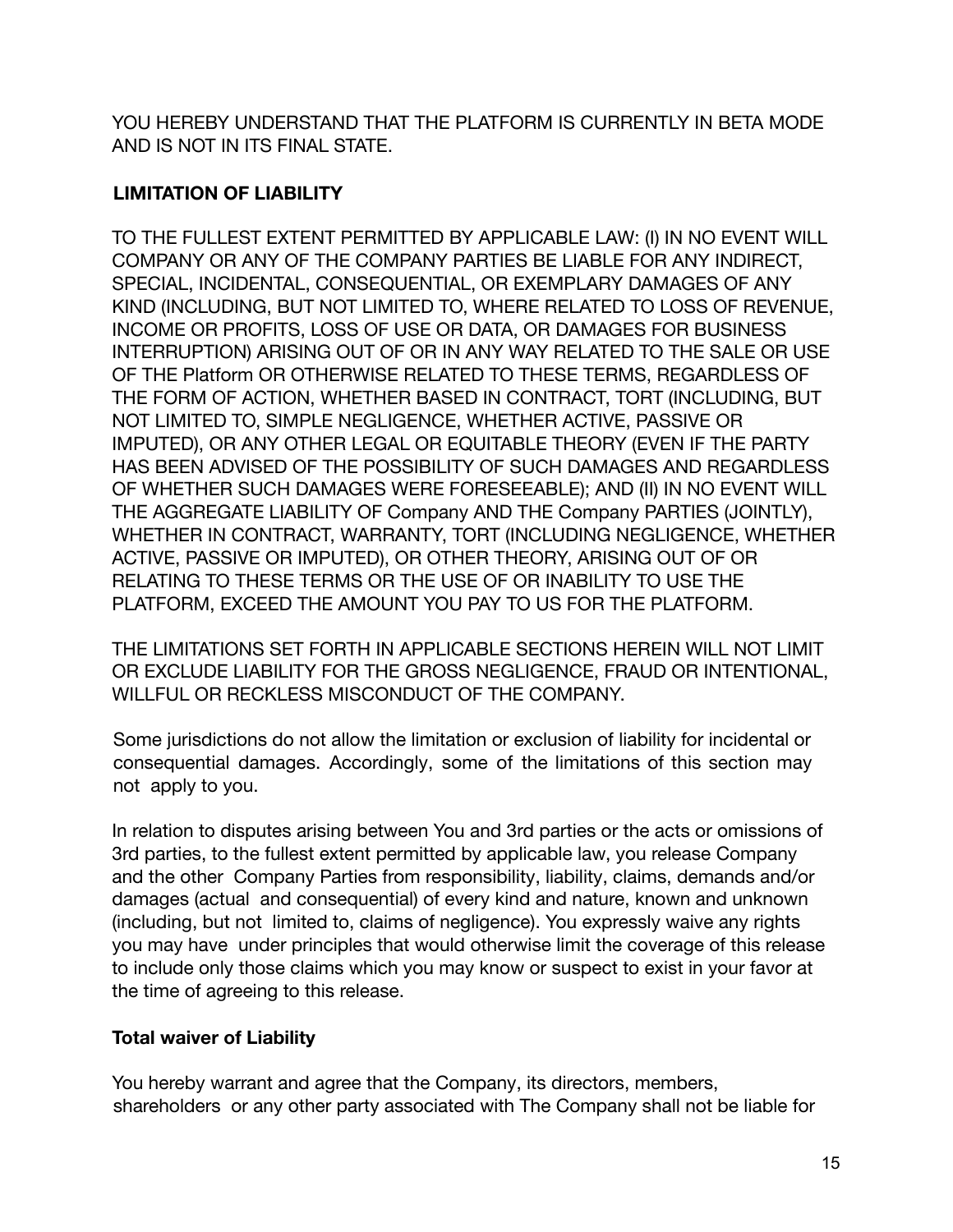any losses associated with the use of, creation, development, obtaining, transfer, holding, or your possession of the Tokens. This includes in the event that any regulatory body undertakes an investigation, action, or other activity which requires the Tokens to be frozen or otherwise taken out of circulation pursuant to Order of Court.

You further warrant and agree that you hereby hold the Company, its members, directors, or shareholders harmless for any non-development of software features or project development associated with the project. Any forecasts, figures, suggestions, designs, or ideas are subject to change, compliance, regulations, and development fees. In the event that The Company does not create, develop, or deploy any of its ideas or suggestions provided on its website, white paper, or in any press release, the Company, directors, members, shareholders shall not be liable for any losses or breach of this agreement.

## **Assignment**

These terms may not be assigned by You at any time.

The Company may assign these terms, in part or in whole, without notice to you. Notice does not include updating the terms to reflect the new name of any assignee.

## **License**

You are hereby granted a revocable license to use and engage with the Freeway Platform as provided by The Company. This license entitles you to use, interact with, engage with the services as provided by The Platform.

This License does not grant you any rights or ownership in the Platform Itself. Furthermore, this license does not grant you any rights or ownership in the Company. Nor is it a license to use any of the trademark, protected, or copyrighted information as provided by The Company.

You are not, purchasing, renting, or acquiring any rights or ownership to the Platform.

At any time, the Company reserves the right to suspend your use of, and license to use the Freeway Platform for any reason. In the event that your use is suspended the Company shall inform you via your contact method provided.

The Company reserves the right to terminate your license and use of the Platform for any reason. In the event that your use of the Platform is terminated you will be informed by the communication method you were provided.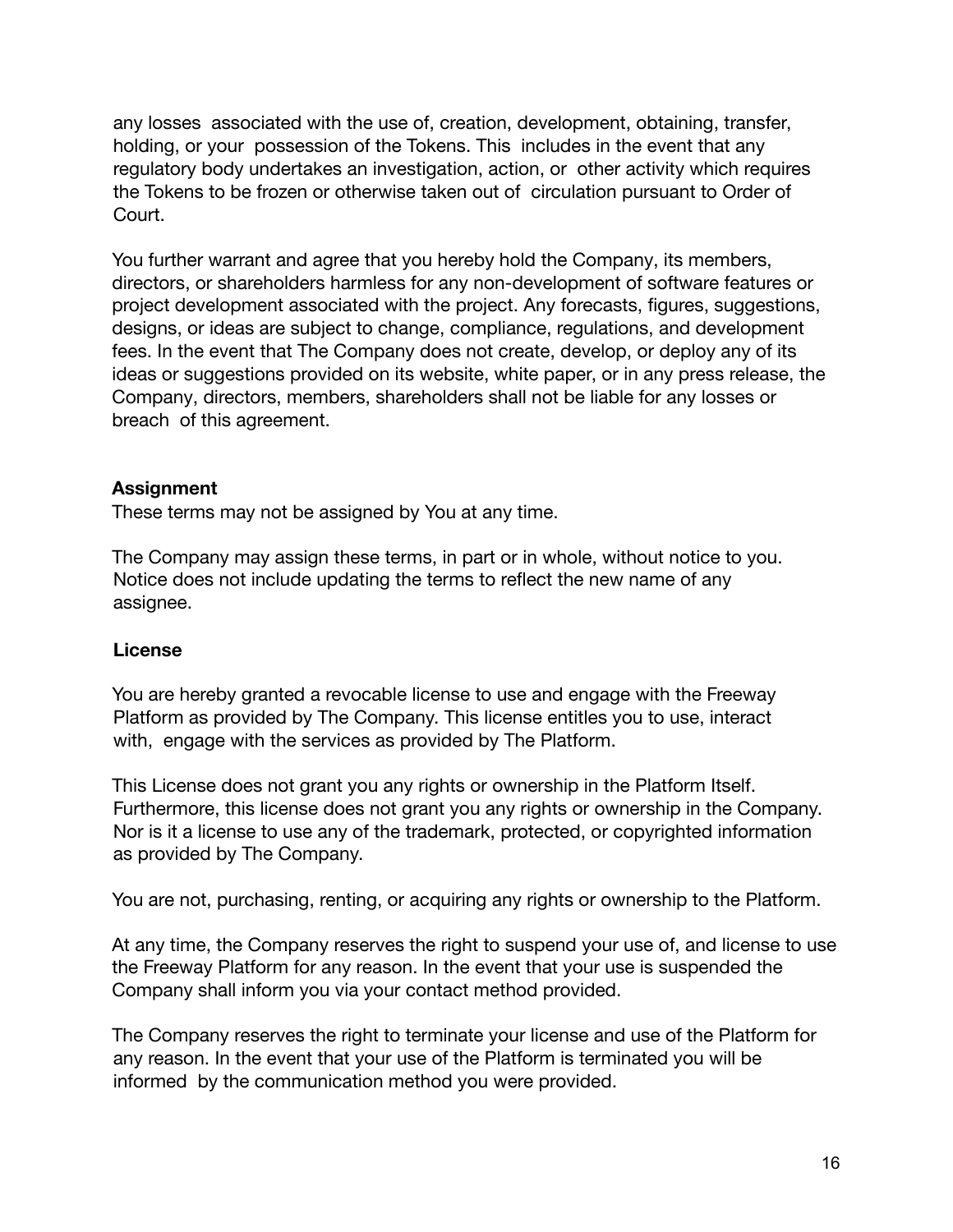In the event that your use of the Platform is suspended, Fees, Funds, Coins, Tokens, Rewards or any other items you hold in or on the Platform may also be suspended. The Company will remove any suspension after a reasonable period of time.

A suspension of license can be incurred for any reason, including but not limited to, Your suspicious behavior, belief of misrepresentation, or breach of rules.

## **Accuracy of data**

It is important that you provide accurate date when signing up for an account.

Failure to provide accurate data is a breach of this Agreement. It also means that the Company cannot reasonably keep in contact with you.

## **Use of Third Party Services**

From time to time The Company may use third parties to provide some of their services and the functions as found on the Platform.

These third parties have disclaimed all liabilities toward as much as possible.

The Company shall hold no liability as to those third parties and in the event of catastrophic failure by the Third Party you hereby grant an irrevocable power of attorney to act on your behalf.

Acting on your behalf shall constitute the recovery and restitution of any and all damages or losses caused by the deliberate act or omission including gross negligence.

The Company does not operate or maintain all aspects of the Network, and as such, The Company has no responsibility or liability for the Network or any ability to control third parties' use of the Network.

## **Registration of Account**

In order to use our Services you are first required to create an account with The Company at freeway.io ("Account"). You agree that when you register for an Account with the Company, that you will automatically open an account with Freeway Exchange and agree that the Company will share your KYC and account information with Freeway Exchange for this purpose. You may close Your Accounts at any time pursuant to the terms and conditions of Your Account.

During the registration process you may be asked questions about yourself. This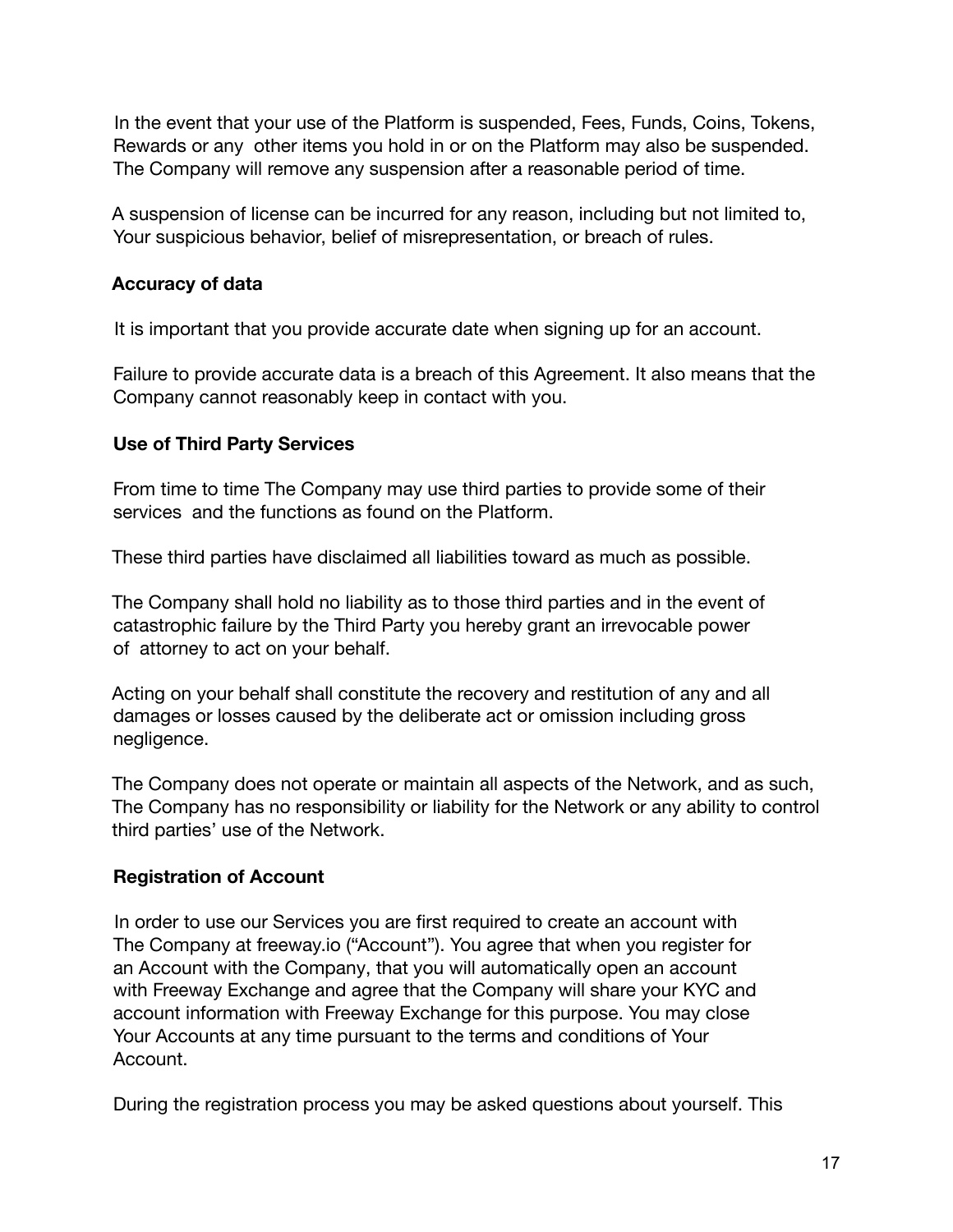information is used in order to determine if you are eligible for an Account. You warrant and agree that all information provided when creating an Account is current, complete, and accurate.

You will promptly notify The Company of any changes to any information that would cause the information provided upon your Account's creation to no longer be current, complete or accurate.

You also expressly agree that no Account will be created until such time as you have successfully confirmed your identity and satisfied The Company that you are who you claim to be during registration. This includes all personal and contact information such as email address and contact number.

You agree that you exclusively will access and use your Account, and may not transfer the right of its use or disclose any log-in credentials to a third party without our written consent. You agree to take full responsibility for any activity that occurs through the use of your account, and cannot transfer this obligation to any third party. You agree to notify The Company in the event that you discover or suspect any security breaches or vulnerabilities related to the Site, Services or Wallet.

You are responsible for your own account, You are not to share passwords or identifying information with any other party.

No accounts are to be created by Agents acting on behalf of another party. You may only have one account.

## **Account use**

You hereby give an undertaking that you are not signing up for an account with the intention of, or aim of, facilitating money laundering or allowing funds, fees, or any other service to be used in connection with money laundering, terrorist financing, or any other illegal or illicit activity.

If you have a reasonable belief that any of the funds you are using have been or could be used in the facilitation of criminal or terrorist activity you must immediately stop the use of your account and notify The Company.

You may not, at any time, host, hold, operate, or run an account on the Platform in for or on behalf of anyone else without first getting the approval of The Company. Approval must be obtained first before you use the services for or on behalf of someone else.

You may not loan, lend, or allow another person (including all definitions associated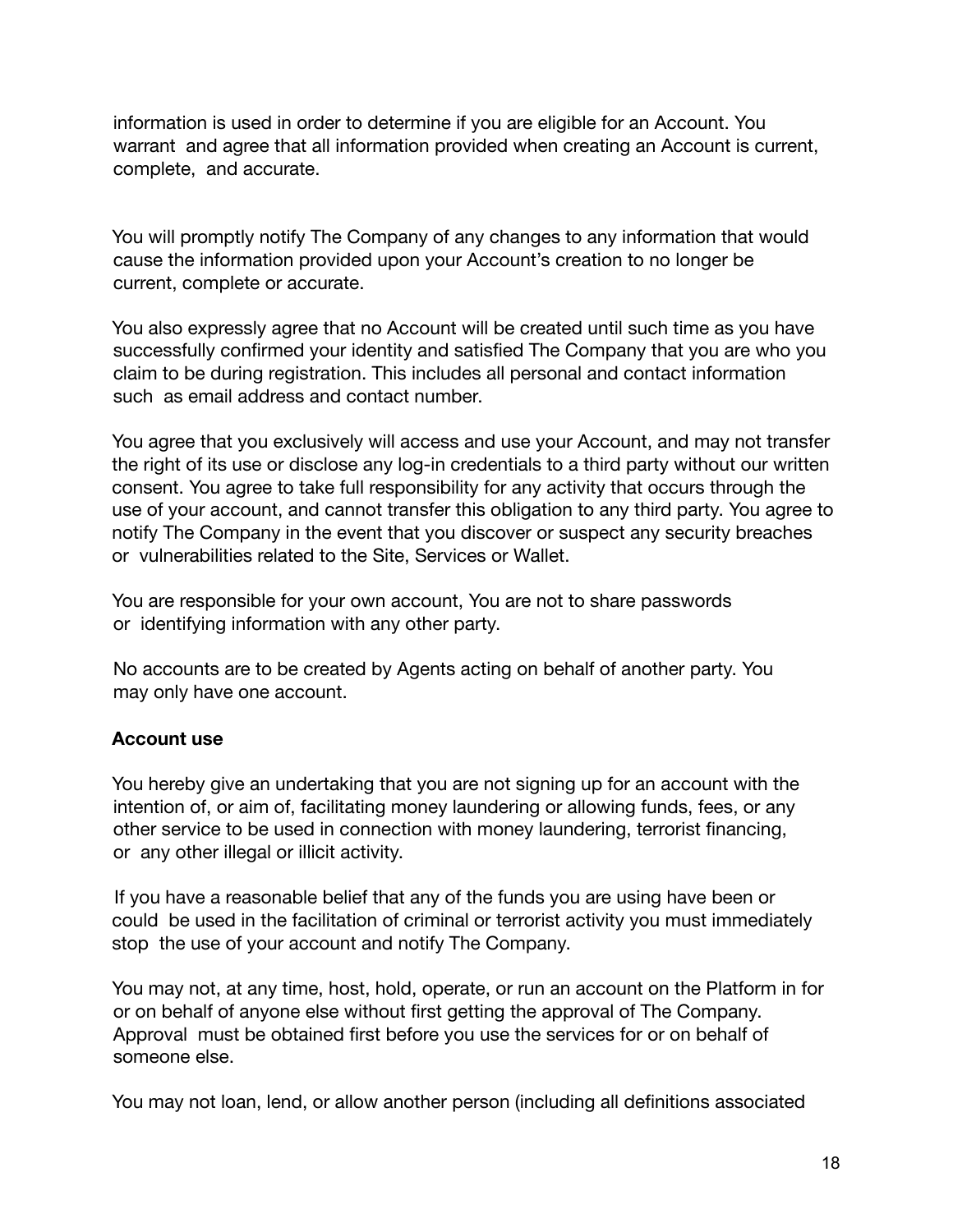with natural, corporate, partnership or other person) to use your account for any reason.

## **Account Closure / Termination**

You have the right to cancel this Agreement and close your account by providing us with fourteen (14) days written notice in advance by providing such notice to us via our 'Contact Us" webpage. Such cancellation period will be deemed to begin on the day we receive your written notice at which point your use of the Platform comes to an end.

Within this cancellation period, The Company will deliver to you your Freeway Tokens held on the Platform.

The Company has the right to terminate your account at any time for any reason. In the event that your use of the Platform is terminated, Fees, Funds, Coins, Tokens, Rewards or any other items you hold in or on the Platform may be suspended pending investigation by government authorities. The Company will remove any suspension after a reasonable period of time or as required under law and with approval by government authorities deliver such items to you.

## **Use of Cryptographic Tokens**

Being a transfer mechanism to establish the level of participation by You and to enable to interaction with the Platform, by its design any Tokens such as Superchargers, Supercharger Tokens, Freeway Tokens, Aubit or Aubitized Tokens, are NOT and shall in NO case be understood, deemed, interpreted or construed as:

(i) any kind of currency or money, whether fiat or not;

(ii) equity interest, voting or non voting securities (or its like) in, or claims against, the Platform or any of its associated entities, including its members, shareholders, consultants, directors or any other entity in any jurisdiction;

(iii) equity or debt investment of any kind in any venture;

- (iv) any securities having intrinsic value or market price;
- (v) any form of financial derivatives;
- (vi) any commercial paper or negotiable instrument;

(vii) any form of investment contract between the relevant holder and any other person; (viii) any commodity or asset that any person is obliged to redeem or purchase; or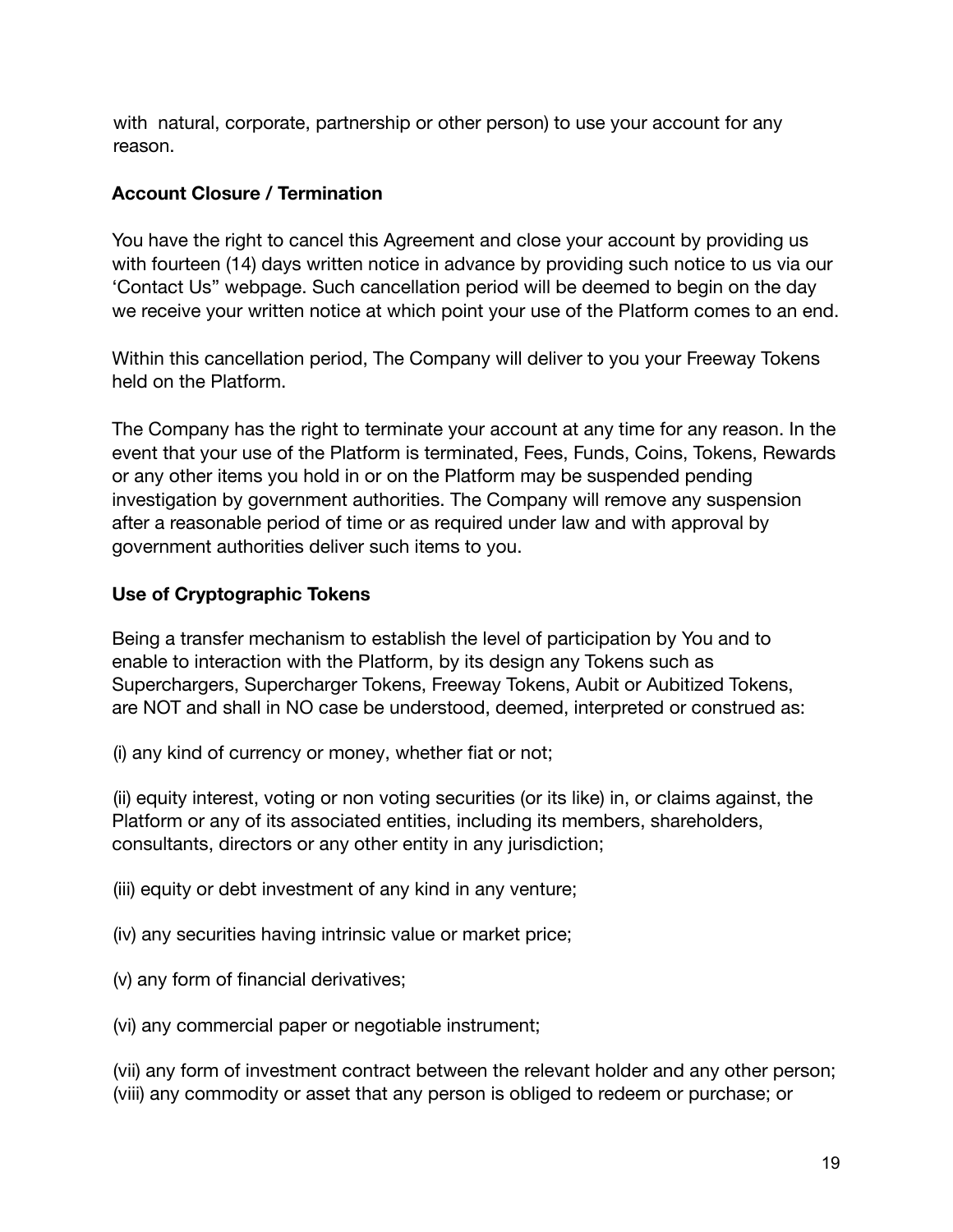(ix) any note, bond, warrant or other certificate that entitles the holder to interest, dividend or any kind of return from any person.

Ownership of any Tokens carries no rights, express or implied, other than the right to use Tokens as a means to enable usage of and interaction with the Network, if successfully completed and deployed. In particular, you understand and accept that The Company does not represent or confer any ownership right or stake, share or security or equivalent rights, or any right to receive future revenue shares, intellectual property rights or any other form of participation in or relating to the Network and/or Company and its affiliates, other than rights relating to the provision and receipt of Services in the Platform, subject to limitations and in this Agreement.

You understand and accept that the Tokens are not intended to be a digital currency, security, commodity or any other kind of financial instrument.

## **Use of Supercharger Staking Protocol**

The Supercharger Staking Protocol (the "**Staking Protocol**") is voluntary and You may participate in the Staking Protocol at your own discretion.

By using the Staking Protocol you are deemed to have accepted these terms which form part of the full terms and conditions of service for the Platform and Freeway system.

## **Overview**

The Staking Protocol is similar to a staking protocol found in other cryptographic services. Users may 'lock up' or 'stake' their Freeway Tokens in the Platform and when they do so, the user may receive additional bonuses or rewards from the Network in the form of Supercharger rewards.

Two main types of Tokens are available for purchase:

- a) Virtual Simulation Tokens ("**Supercharger Tokens**"), and
- b) Freeway Tokens ("**Freeway Tokens**")

If you offer to purchase or sell any tokens transactions will not be complete unless and until Freeway Exchange, at its sole discretion, accepts your offer pursuant to its terms and conditions.

If you offer to purchase or sell tokens using cryptocurrencies such as BTC or ETH, and stake your Tokens on the Platform transactions will not be complete unless and until the Company, at its sole discretion, expressly accepts your offer and pursuant to these terms and conditions.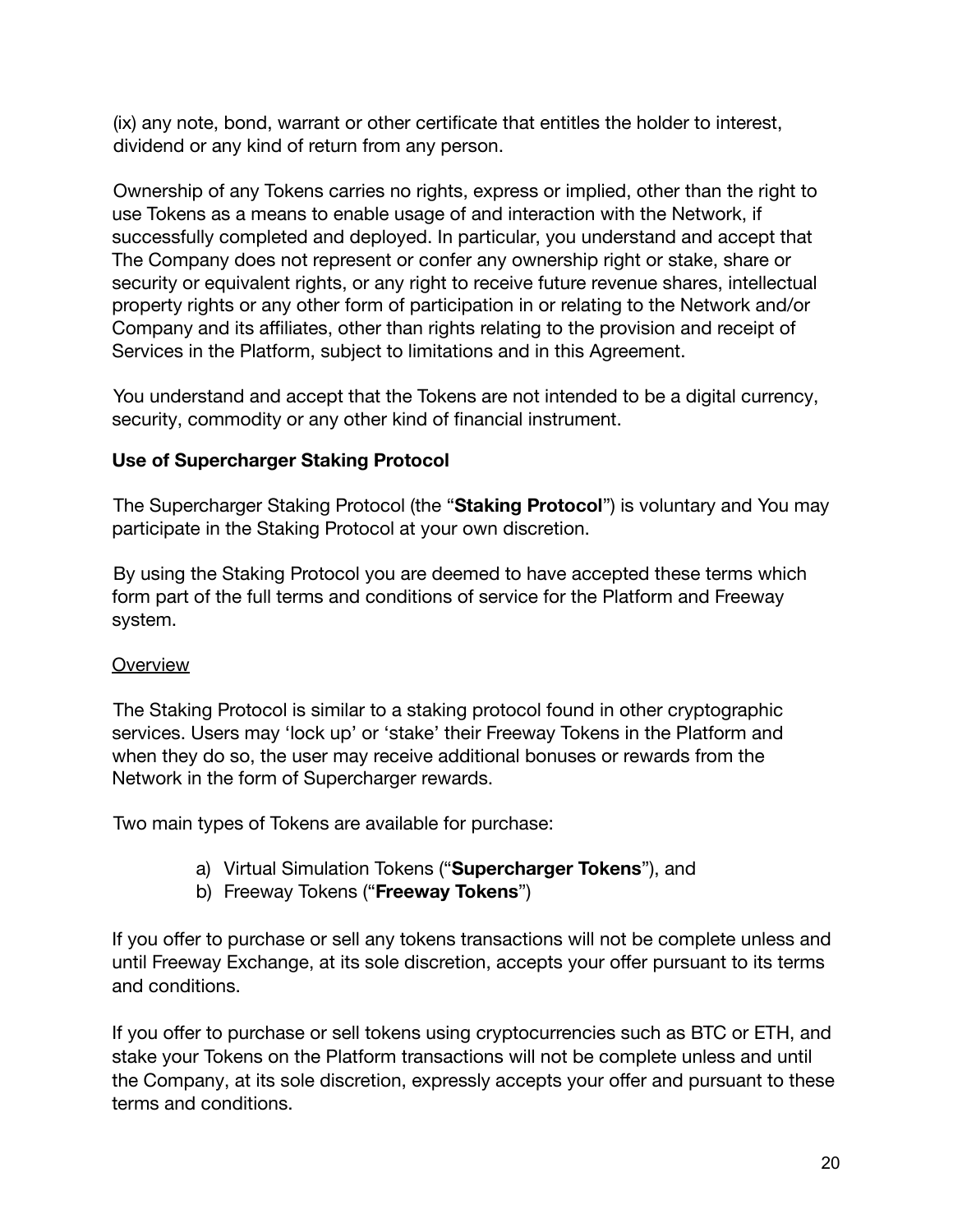Refunds will be governed by the Refunds Policy located at www.freeway.io.

Supercharger Tokens allow the Customer to participate in a closed-loop virtual simulation within the Platform. The Customer agrees to purchase Supercharger Tokens at the rate advertised on the Platform and stake these tokens in their Platform Account. The amount of Supercharger Tokens purchased and the length of time the Supercharger Tokens are held in its account are at the Customer's sole discretion and within the Customer's day to day control.

Freeway Tokens allow the Customer to engage with the Platform by staking their Freeway Tokens into the Supercharger Staking Protocol, which provides the Customer access to greater Supercharger Staking Rewards, influencing the Customer's annual Supercharger Staking Rewards percentage.

#### **Requirements**

You will be required to own and stake Freeway Tokens and Supercharger Tokens in order to receive benefits offered by Supercharger distributions.

Locking up / staking Freeway Tokens only allows you to receive benefits of the Supercharger rewards redistribution program.

By locking up/staking Freeway Tokens you may be entitled to a larger distribution of Supercharger rewards.

You must hold your own Freeway and Supercharger Tokens in order to use the Staking Protocol. You may not borrow, lend, swap, or pool any of your tokens with any other party in order to use the Staking Protocol.

You may deposit and stake your Freeway Tokens into the Staking Protocol and un-stake and withdraw them at any time or subject to notice periods displayed on the Platform from time to time. Deposit/staking and withdrawal/un-staking timeframes are subject to holding and processing times as published on the website from time to time.

#### Rewards and Distribution

Rewards earned for staking are issued in the form of more Supercharger Rewards Tokens. The amount of rewards that may be earned is dependent upon multiple variables including, but not limited to the relevant annual Supercharger Staking Rewards percentage indicated on the Platform, the amount of Supercharger Tokens staked by the Customer, the amount of Freeway Tokens staked in the Protocol, the amount and length of time the tokens are staked by the Customer, Customer activity,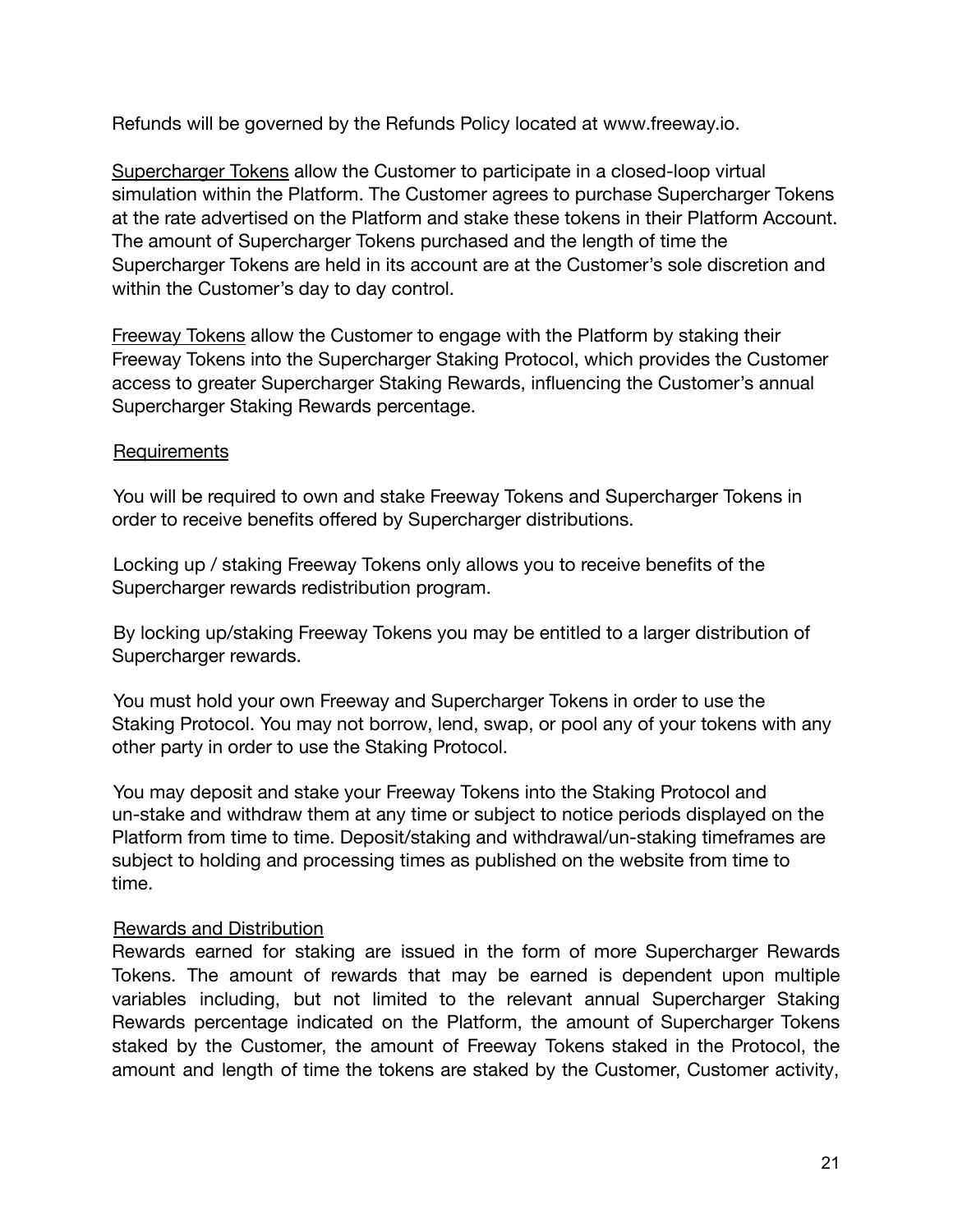bonus rewards, Platform fee distributions, referral rewards and giveaway rewards. Rewards may be adjusted, changed or completely ceased at any time.

Distribution of bonuses or rewards will occur on an intermittent basis in line with the Company rules. You should monitor publications and website information in order to find out when and how the distribution will occur. Rewards may change, reduce or cease at any time at the Company's sole discretion.

You may be required to hold your Supercharger or Freeway Tokens in the Staking Protocol for a certain period of time before you may become entitled to bonuses or rewards.

You may stop accruing rewards during notice periods when you give notice to unstake or withdraw your Supercharger Tokens or Freeway Tokens.

Full information on the process, which may change from time-to-time can be found on the Company's website.

## Customer to Monitor Variables and Control Platform Rewards

The Customer agrees to control, on a day-to-day basis, the amount of Staking Rewards received by adjusting the Customer's ratio of Freeway Tokens to Supercharger Tokens staked in the Protocol, undertaking platform activity, and/or earning referral rewards or other factors as required and inticated on the website from time to time. In order to obtain the maximum amount of annual Supercharger Staking Rewards, the Customer should maintain the value of its Freeway Tokens staked in the Staking Protocol to be not less than 5% of its total Supercharger Tokens value. The effects that staking Tokens in the Protocol have may change from time to time without notice.

#### Fees

The Customer agrees to pay fees as indicated on the Platform from time-to-time. Which may be adjusted without notice at any time.

You hereby warrant and undertake that You have sufficiency of knowledge around staking, pooling, and lockup's of cryptographic assets to take part in the Staking Protocol. You further warrant that you understand the closed-loop virtual simulation nature of Freeway Tokens and Supercharcher Tokens as set out herein and you have no expectation of profit.

You will hold the Company and its affiliates, officers, directors, employees, contractors and partners harmless for any damages or losses resulting in the use of the Staking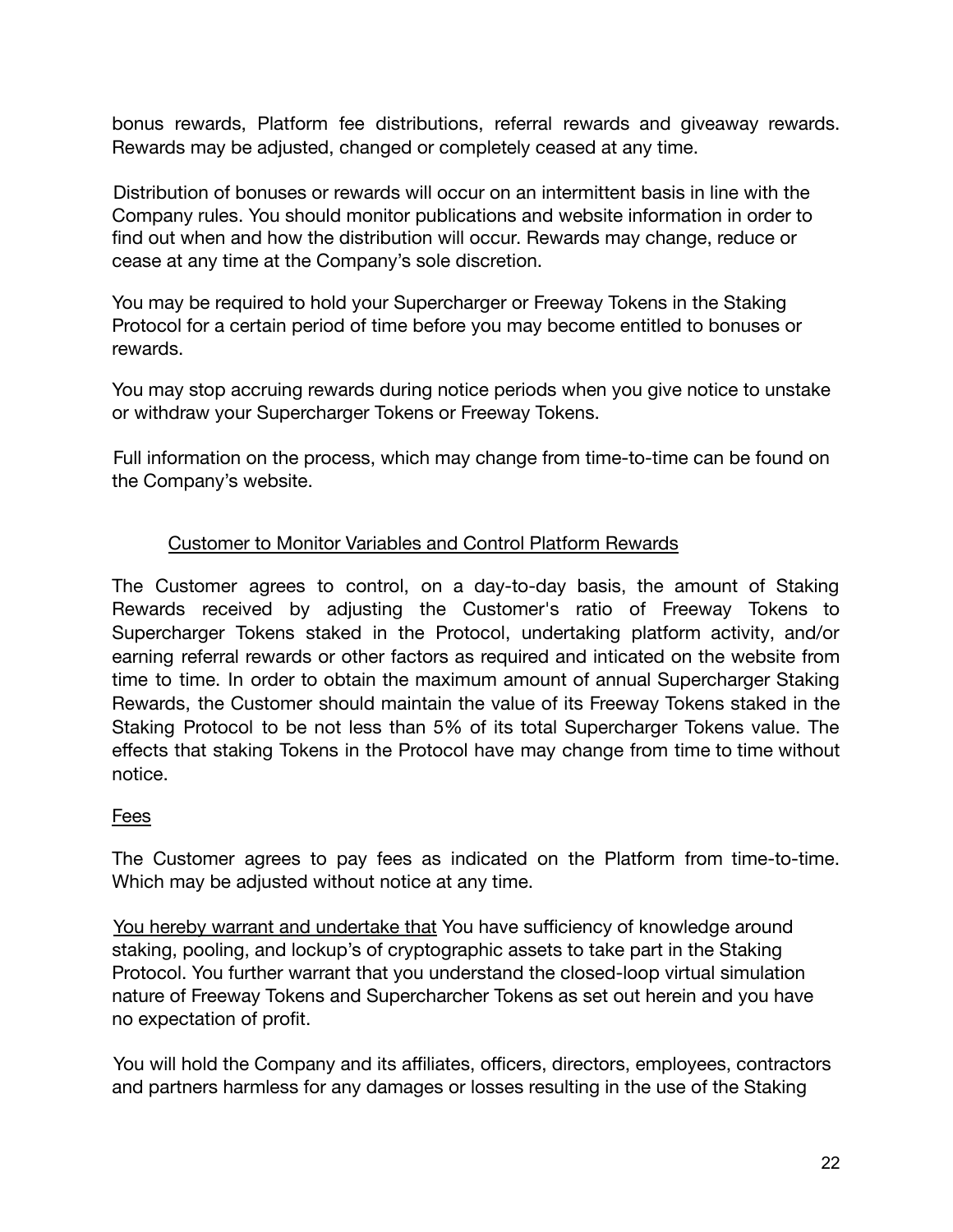Protocol.

## **Notice**

From time to time the Company may change the name of the Staking Protocol, including but not limited to referring to it as Staking, Lockup's, Supercharging or Holding.

BY TAKING PART IN THE STAKING PROTOCOL, YOU HEREBY WARRANT THAT YOU ARE NOT EXPECTING ANY REWARD IN LINE WITH ANY KIND OF SECURITY. LOCKING UP/STAKING TOKENS ONLY PROVES YOUR ONGOING PARTICIPATION ON THE FREEWAY PLATFORM AND CREATES THE POSSIBILITY THAT YOU MAY EARN A VIRTUAL REWARD ONLY.

FREEWAY TOKENS AND SUPERCHARGER TOKENS ARE NOT A SECURITY AND DO NOT CONFER ANY KIND OF RIGHT OR VALUE TO THE CUSTOMER; HOLDING, LOCKING, POOLING, OR STAKING THEM DOES NOT CONSTITUTE AN ACTIVITY SUCH AS BROKERAGE, FUNDING, LENDING, INVESTMENT OR OTHER.

OBTAINING REWARD TOKENS IS NOT AND DOES NOT CONSTITUTE ANY KIND OF INTEREST AND FREEWAY IS NOT OBLIGED TO ISSUE REWARD TOKENS.

## Authority

You hereby grant the Company and its affiliates authority to use your Freeway Tokens as necessary and at their own discretion, once they are locked-up/staked. Using these Tokens is at the discretion of the Company and does not constitute any kind of loan or financial service.

The Company and its affiliates shall be entitled to use your Tokens until such time as they are removed from the Staking Protocol by you subject to any applicable time-locks or notice periods.

## **Waiver**

You hereby waiver any damages or losses sustained as a result of or resulting from the use of the Staking Protocol.

All staking, locking, or pooling programs come with a degree of risk. In the event of catastrophic failure, hack, or breach of the program, the Tokens held in Lockup can be irreversibly lost. In such an event, you hereby waiver any claims or actions against the Company including its members, directors, officers, employees, advisors, and consultants.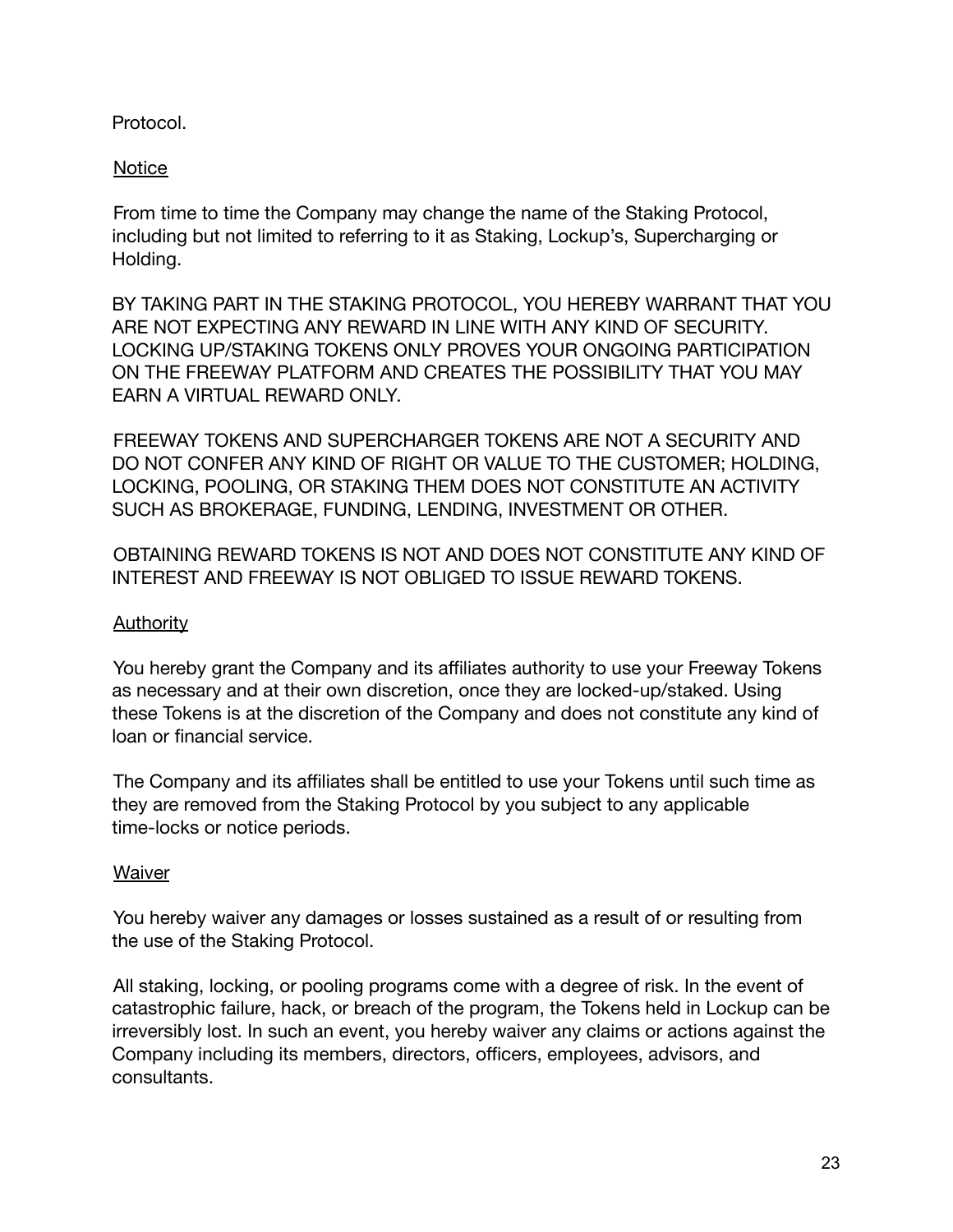#### **Suspension**

The Staking Protocol may be suspended at any time without notice, for any reason. Your participation in the Staking Protocol is dependent upon your good standing with the Platform and any of its services or related entities. If, for any reason the Company has reason to suspect, or evidence of your misuse of any of their services, your participation in the Staking Protocol can be terminated at any time.

The Staking Protocol and associated rewards or earned rewards can be terminated and revoked at any time for any reason.

## **KNOW YOUR CUSTOMER (KYC)**

You are required to undertake Know Your Customer ("KYC") inspections by the Company in order to use The Platform.

During the KYC check you will be expected to provide documents and provide your identity. If you fail to prove your identity your account will be suspended or terminated.

All documents provided during the KYC process will be maintained by The Company or by a dedicated third party which provided such service.

The Company shall be entitled to take any action to identify any Purchaser at any time, even after the close of the Payment Window or sign up form/section. If The Company conducts "know your customer" exercises or any other kind of customer due diligence to verify the identities of all or part of You, You shall timely provide all such information and meet all such requests as may be sought or instructed by The Company for that purpose.

## **Security**

You are responsible for implementing reasonable measures for securing the wallet, or other storage mechanism you use to receive and hold any Cryptographic Tokens you purchase from The Company, including any requisite private key(s) or other credentials necessary to access such storage mechanism(s). If your private key(s) or other access credentials are lost, you may lose access to your Cryptographic Tokens. We are not responsible for any such losses.

WARNING: DO NOT OPERATE, USE, OR SIGN UP FOR THE FREEWAY PLATFORM IF YOU ARE NOT AN EXPERT IN DEALING WITH CRYPTOGRAPHIC TOKENS AND BLOCKCHAIN-BASED SOFTWARE SYSTEMS.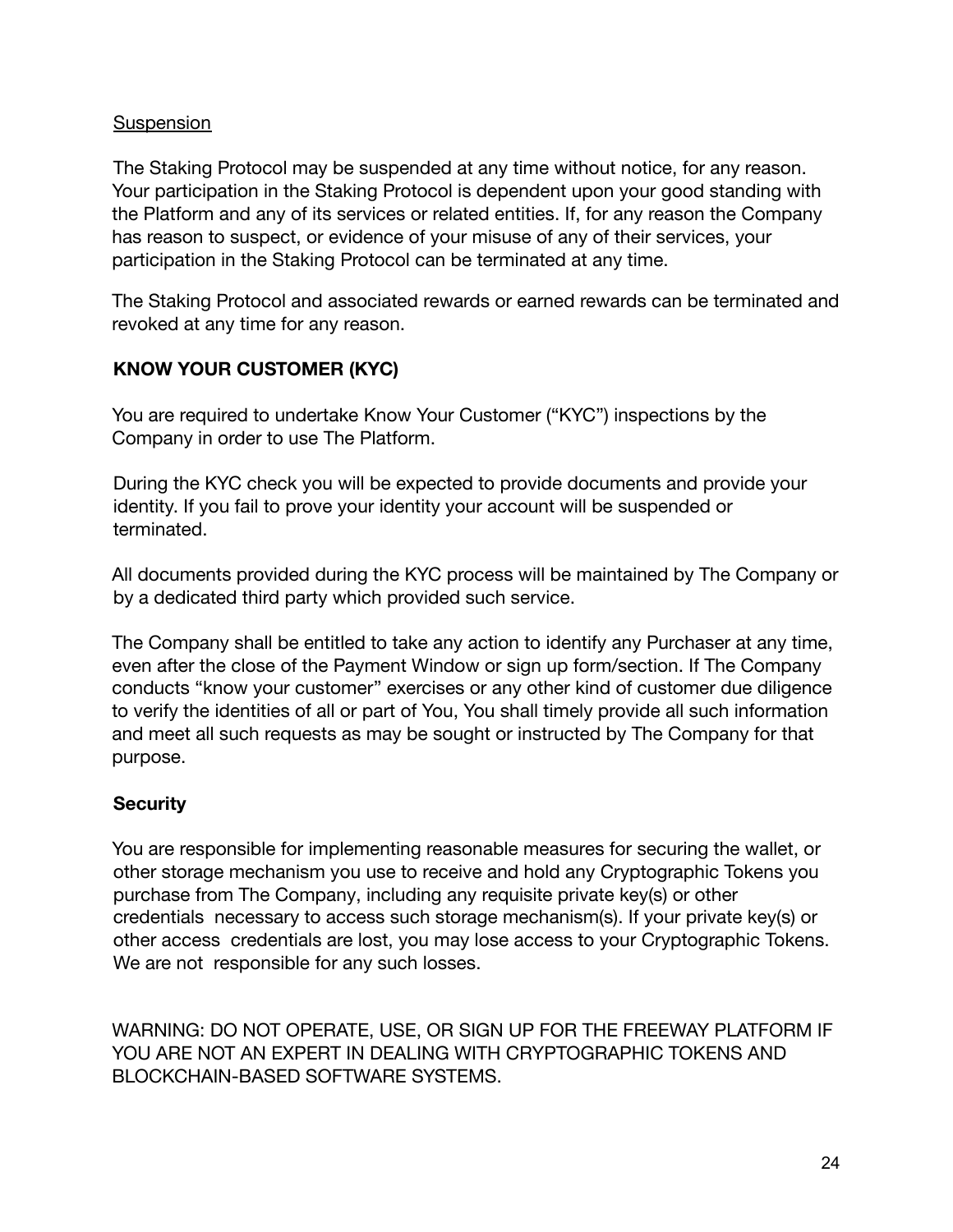The use of the Platform should be undertaken only by individuals, entities, or companies that have significant experience with, and understanding of, the usage and intricacies of cryptographic Tokens, like Bitcoin ("BTC"), and blockchain based software systems. You should have functional understanding of storage and transmission mechanisms associated with other cryptographic Tokens. While the Company and team will be available to assist You where possible of your use of The Platform, The Company will not be responsible for lost cryptocurrency, such as BTC, ETH, or other Tokens resulting from actions taken by, or omitted by You.

#### **Assistance with investigation**

In the event of any Criminal or Regulatory investigation into You or the Platform, The Company will hand over all information relating to You, Your Account, Account Activity, and any other information collected during your use of and operation of your Account.

In the event of being presented a Court Order from a competent court The Company will comply with all instructions contained within the Order.

#### **Waiver of Class Action**

You hereby waive your rights (under domestic or other law) for and to the right in bringing a class action against The Company.

This includes any group, partnership, or other action by multiple parties in the same lawsuit.

## **Logos and Icons**

Any and all icons or Logos remain the exclusive property of The Company and maybe granted under License from another Company within the group.

You have no right, claim, or other action to use, copy, or otherwise promote the Company or affiliation with the Company by use of or reproduction of any trademarked Logo without the express written consent of the Company.

**At no time does The Company provide any legal, financial, investing advice and any publicized, provided, or referred to information or publications should not be considered as such.**

**The Company's documents, site or services are not any other kind of specialized**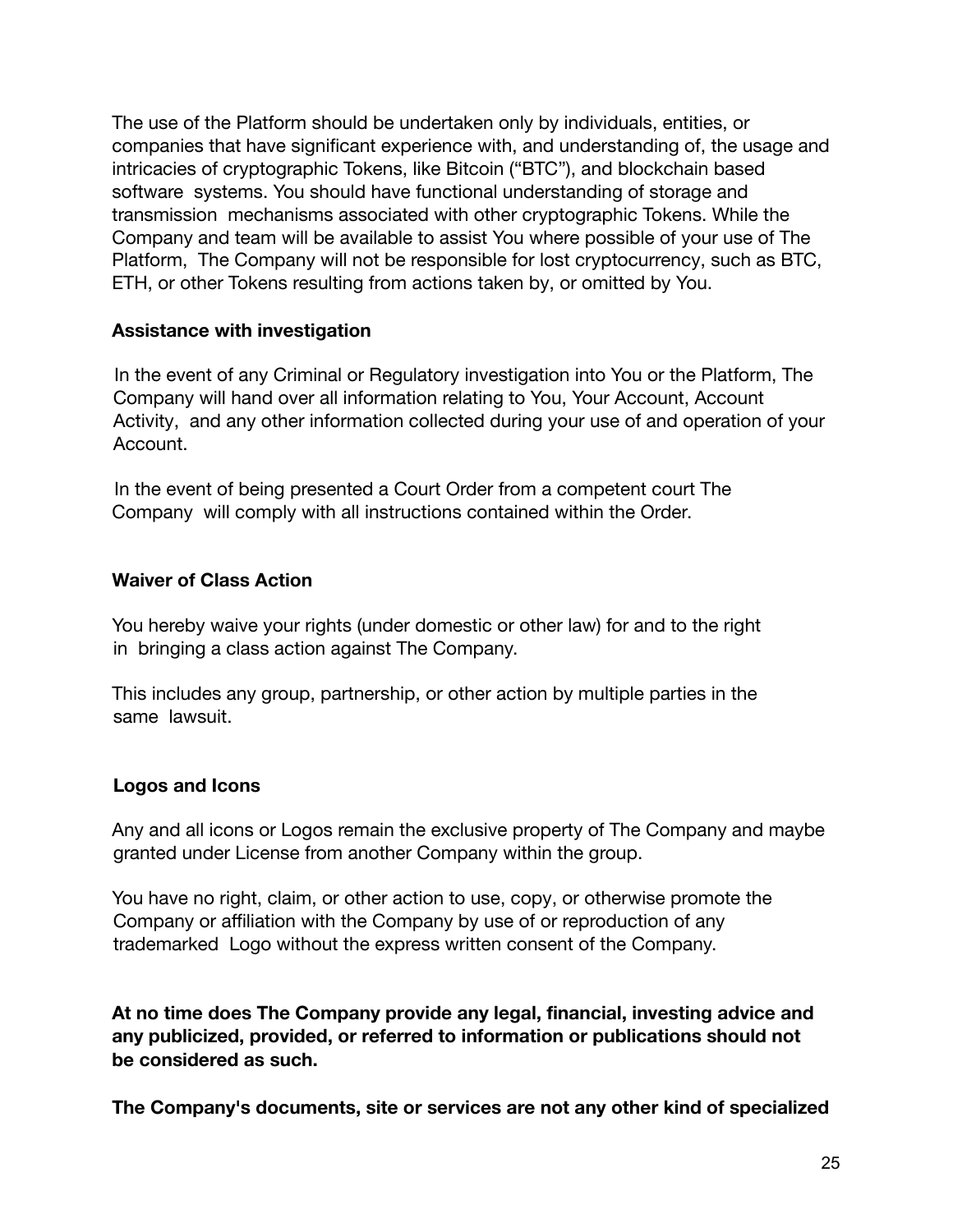**or expert advice on which You might detrimentally depend, causing liability against The Company. In using the Platform, you represent and warrant that you have sought legal, financial, investment or otherwise specialized advice from an expert qualified to provide such counsel, or else you have the sufficient knowledge and sophistication to evaluate the risks and merits associated with Blockchain and/or The Company management and offerings and to competently use our Services. We give no warranty regarding the suitability of any Tokens or other assets acquired using the Platform and assume no fiduciary duties to you.**

**You represent and warrant the understanding that any recommendations or commentary made by The Company or its employees or other should be considered generalized in nature, and you should use your own judgement or seek the advice of an expert before taking any action regardless of such statement. We give no assurance as to the accuracy or completeness of any such statement.**

**At all times the You agree to undertake Your own due diligence regarding the use of the Platform before engaging in any of the Services provided by The Company.**

### **Links to other Websites**

The Company may provide links to third-party websites or services that are not owned or controlled by The Company. The Company has no control over, and assumes no responsibility for, the content, privacy policies, or practices of any third party web sites or services.

You further acknowledge and agree that The Company shall not be responsible or liable, directly or indirectly, for any damage or loss caused or alleged to be caused by or in connection with use of or detrimental reliance on any information, content, goods or services available on or through any such web sites or services. The Company is not liable for any loss or damage incurred as a result of interacting with any third party content on our Site.

The Company cannot guarantee or verify the contents of any externally linked website despite its best efforts. The Company will not be liable from any damages or implications caused by visiting any links to external websites.

## **Use of Cookies**

The Company's Platform and website uses tracking software and cookies to better Your experience while visiting the website and so the Company can better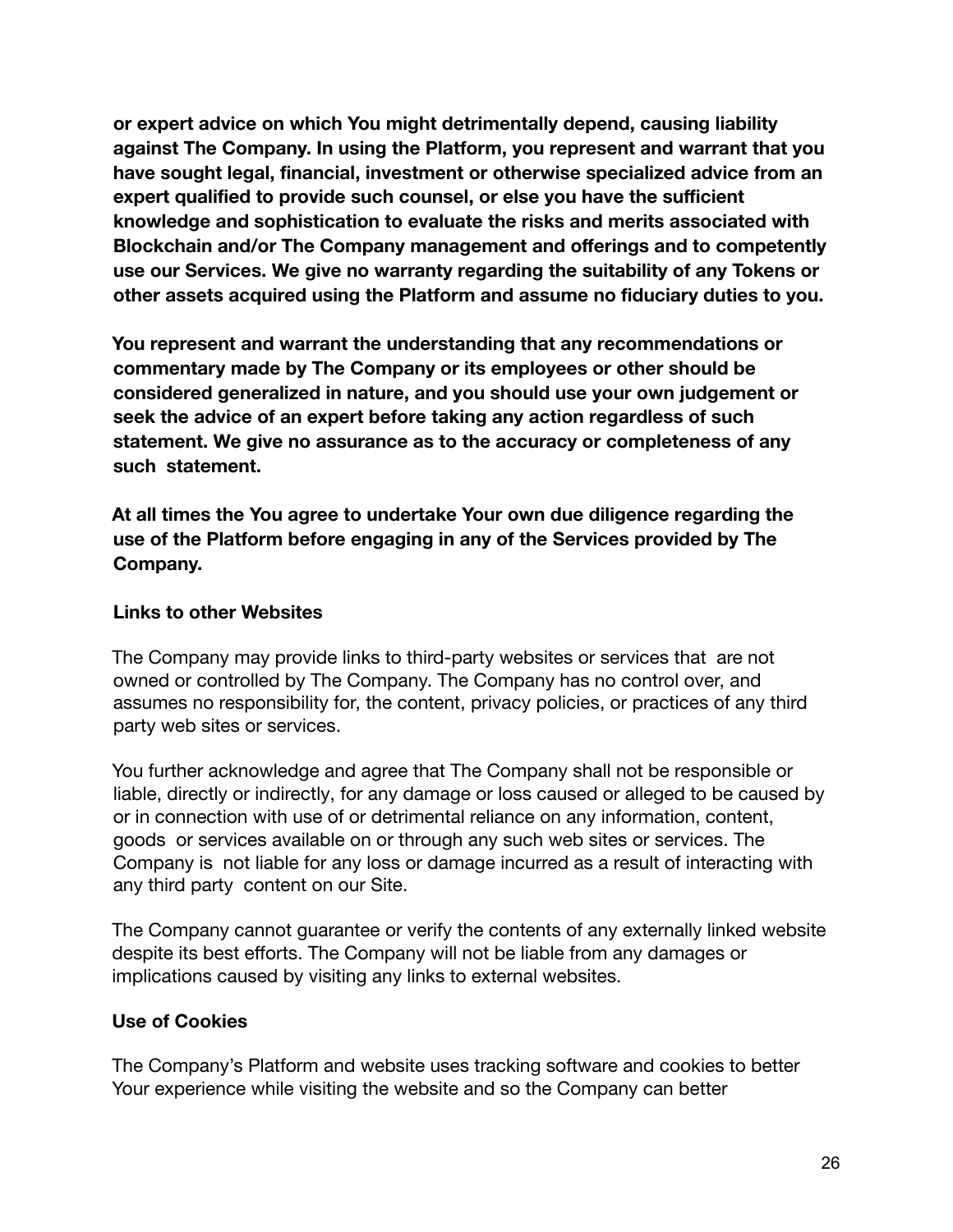understand how you interact with the website.

Cookies are small files saved to Your computer's hard drive that track, save and store information about Your interactions and usage of the website, but will not collect or store personal information. This allows the website, through its server to provide You with a tailored experience within this website.

You are advised that if You wish to deny the use and saving of cookies from this website onto Your computers hard drive You should take necessary steps within Your web browser security settings to block all cookies from this website and its external serving vendors.

Other cookies may be stored to your computer's hard drive by external vendors when this website uses referral programs, sponsored links or adverts. Such cookies are used for conversion and referral tracking and typically expire after 30 days, though some may take longer. No personal information is stored, saved or collected.

## **Contact and Communication**

Your personal information is kept private and stored securely until a time it is no longer required or has no use, as detailed in the Data Protection Act (or other applicable law to The Company). Every effort has been made to ensure a safe and secure form to email submission process but advise using such form to email processes that You do so at Your own risk.

The Company will use your details to subscribe you to any email newsletter program the website operates but only if this was made clear to you and your express permission was granted when submitting your information. Your details are not passed on to any third parties except with your consent.

In sending the Company or the website your personal information you are consenting to allow the Company to contact you subject to the above conditions. Any data held by the Company relating to individuals will be stored and destroyed in accordance with data protection laws and anti-money laundering or related laws.

#### **Email Communications**

From time to time The Company operates an email newsletter program, used to inform subscribers about products and services supplied by this website. You can subscribe through an online automated process should You wish to do so but do so at Your own discretion.

All personal details relating are held securely and in accordance with data protection laws. Except as required by law for Anti-money laundering and counter terrorism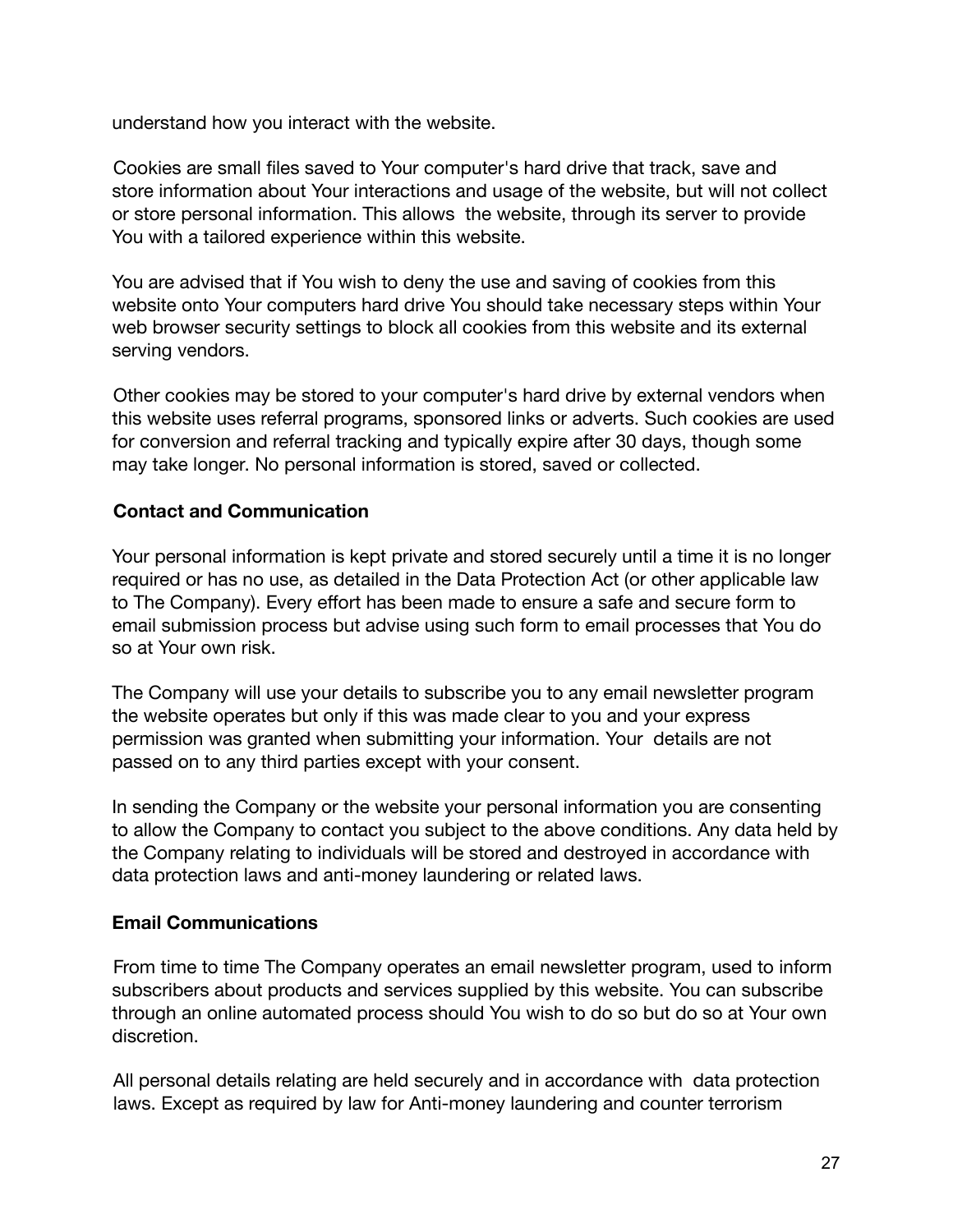purposes to the relevant authorities, no personal details are passed on to third parties nor shared with companies / people outside of the Company that operates this website.

Email marketing campaigns published by this website or its owners may contain tracking facilities within the actual email. Subscriber activity is tracked and stored in a database for future analysis and evaluation. Such tracked activity may include; the opening of emails, forwarding of emails, the clicking of links within the email content, times, dates and frequency of activity [this is by no far a comprehensive list].

This information is used to refine future email campaigns and supply the You with more relevant content based around their activity.

## **Copyright of Communications In Connection With Our Services**

You agree that any materials, information or communications transmitted between the You and The Company in any form, or between the You and any other Token You via our Wallet, are non-confidential and will become the sole, exclusive property of The Company .

The Company will own all intellectual property rights to such communications or materials, and can use or disseminate them in a completely unrestricted fashion for any legal purpose, commercial or otherwise, without notifying or compensating you. You hereby waive any right to litigation or recovery for perceived damages caused by the use of this information as is permissible by law.

## **Social Media Platforms**

Communication, engagement and actions taken through external social media platforms that this website, the Company, and its owners participate on are custom to the terms and conditions as well as the privacy policies held with each social media platform respectively.

This website may use social sharing buttons which help share web content directly from web pages to the social media platform in question. You are advised before using such social sharing buttons that they do so at their own discretion and note that the social media platform may track and save your request to share a web page respectively through your social media platform account.

The Company holds responsibility for any and all comments, posts or any other action taken on social media belonging to the Company. Social media can easily be identified as belonging to the Company by the name of the account on the relevant social media platform. Any and all comments and actions made on social media are not intended to cause offense or serve as a defamatory action. Each and every posting will be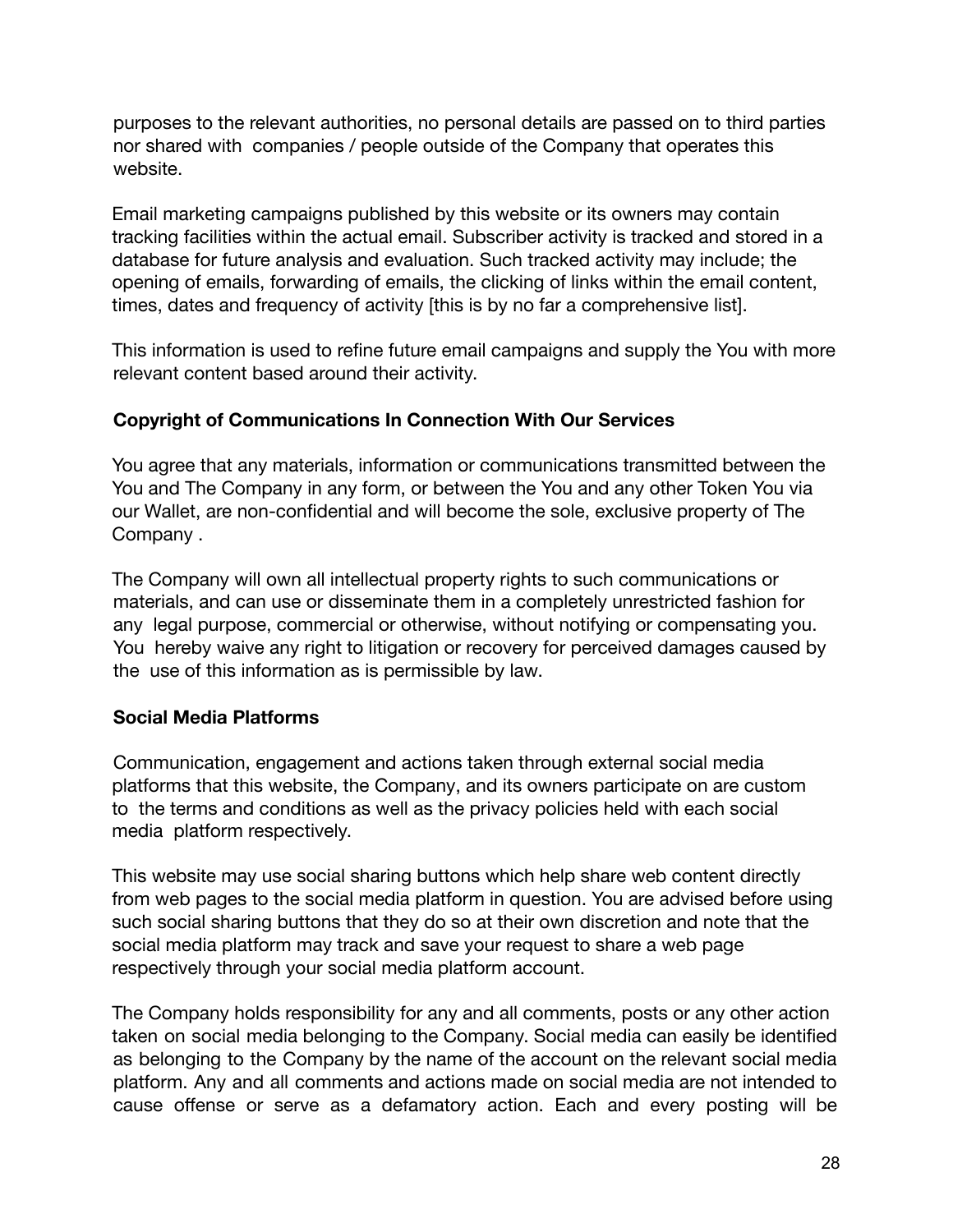checked for accuracy.

If you believe your intellectual property rights, personal rights, or any other rights have been infringed by any action on social media you are to notify the Company as soon as possible so that the Company has an opportunity to rectify and/or remove the post.

## **Indemnification**

In the event that You breach this Agreement, You agree to indemnify, exculpate and hold The Company, its representatives, affiliates, employees and service providers harmless from any claim or demand permissible by law arising out of or related to the use of these Services and Your breach of these Terms or violation of any law, rule, or rights of a third party. You agree to pay for any legal fees or other costs incurred by The Company or any other indemnified parties as a result of Your actions.

## **Disclaimer of Warrants and Guarantees**

The Company does not guarantee any level of performance or the continued, uninterrupted availability of our Services. We do not guarantee the accuracy of any information provided on the Site. We hereby disclaim all warrants and guarantees not expressly made in these Terms.

## **Dispute Resolution**

Except to the extent that this Section is inconsistent with the requirements of any legislative or regulatory regime, the dispute resolution process set out in this section shall apply.

The parties must use all their reasonable endeavours to resolve any dispute arising in connection with this Agreement. If the parties fail to resolve a dispute within 5 business days of one party giving notice to the other of the dispute, either party may, by giving notice to the other, refer the dispute to the parties' Senior Officers (where you are an individual no such referral is applicable) who, each party must ensure, must cooperate in good faith to resolve the dispute as amicably as possible within 10 days of the dispute being referred to them.

If the Senior Officers (or an individual and our Senior Officer) fail to resolve the dispute within 10 days of the dispute being referred to them, the parties must, at the written request of either party and within 10 days of receipt of the request, refer the dispute to a registered mediation service. The costs of the mediator shall be met equally by the parties. If the dispute or difference is not settled within 30 days of referral to mediation